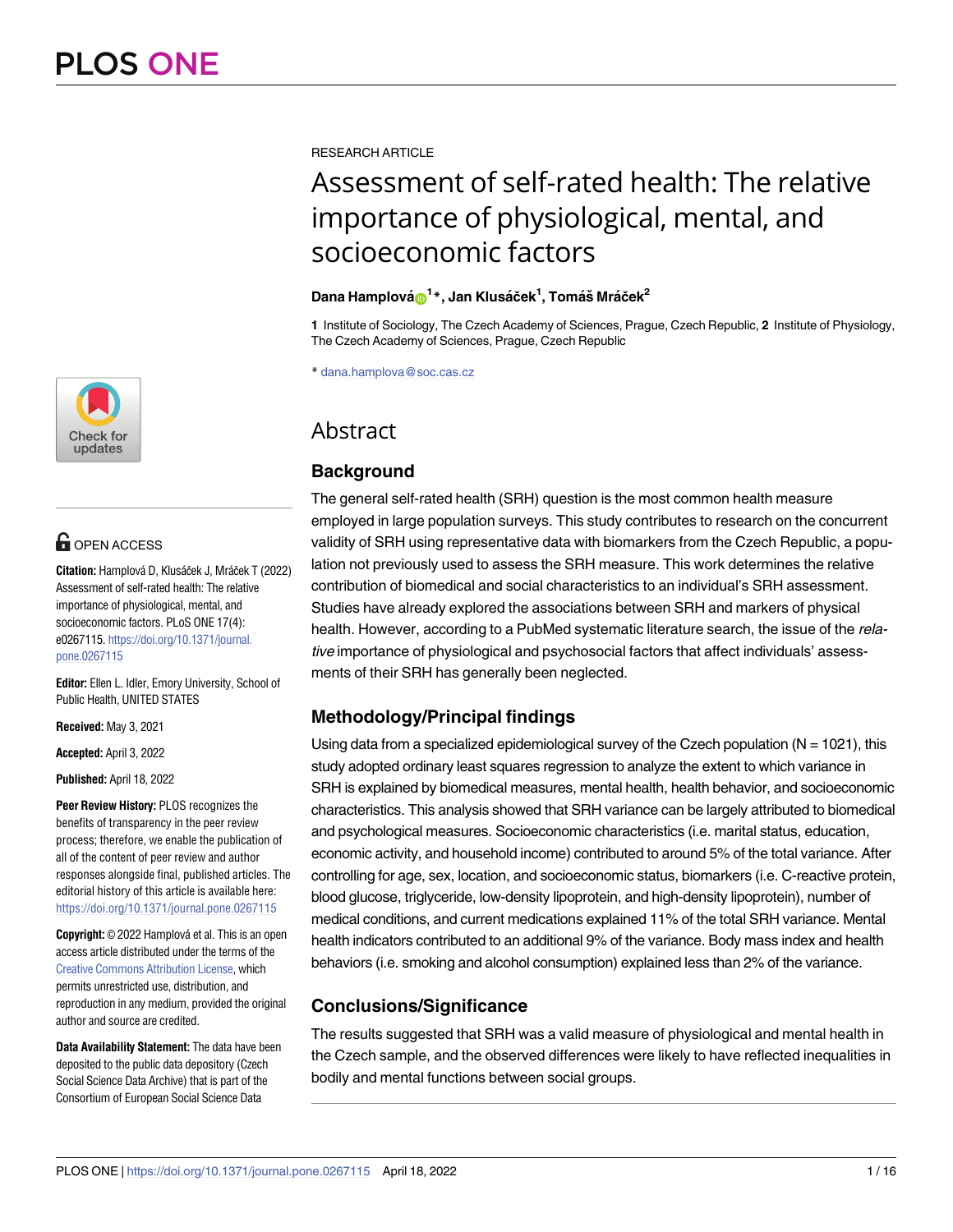<span id="page-1-0"></span>Archives (CESSDA). It provides open access to social science data for non-commercial use. The data file is accessible at the section "Health Surveys", data ID: CSDA00288 at [http://nesstar.](http://nesstar.soc.cas.cz/webview/) [soc.cas.cz/webview/](http://nesstar.soc.cas.cz/webview/).

**Funding:** This work was supported by the Czech Science Foundation (project 22-09220S). Data were acquired through and are deposited in the Czech Social Science Data Archive (ČSDA). The ČSDA research infrastructure project is supported by the Ministry of Education, Youth and Sports within the framework of grant LM2018135. The funders had no role in study design, data collection and analysis, decision to publish, or preparation of the manuscript. The authors thank to all the participants who took part in the study and provided blood samples. They are also grateful to employees of SYNLAB for the blood sampling and analyses of biomarkers and to agency CVVM for questionnaire data collection.

**Competing interests:** The authors declare no competing interests.

## **Introduction**

The general self-rated health (SRH) question is the most common health measure employed in large population surveys. One reason for its popularity is the assumption that SRH has high validity as a measure of "objective" health [\[1\]](#page-12-0). Studies from various countries and social contexts have demonstrated that SRH is a consistent predictor of mortality as the most objective criterion of "true" health [[2](#page-12-0),[3](#page-12-0)]. Importantly, the predictive power of SRH with respect to mortality persists even after adjusting for more objective indicators of health, such as biomarkers [\[4,5](#page-12-0)]. However, despite the general acceptance of SRH, there is evidence that response styles and validity of SRH might vary across countries [\[6,](#page-12-0)[7\]](#page-13-0) and that this indicator might be problematic when used as a measure of "true" health in some cases [[6–](#page-12-0)[9\]](#page-13-0). Thus, it is imperative to explore the validity and meaning of SRH in different social contexts and countries and not to assume its validity based on samples from elsewhere.

Moreover, although SRH is widely used, the discussion on its meaning continues. On the one hand, SRH is consistently associated with many indicators of physical health, including cardiovascular diseases, glycemic markers, markers of the autonomic nervous system, hemoglobin, white cell counts, blood pressure, cholesterol levels, BMI, and inflammatory markers [\[10–19\]](#page-13-0). For this reason, SRH is viewed as a reliable and valid measure of illness and objective medical burden. On the other hand, growing empirical evidence shows that individuals' assessments of their own health are contingent on their social experiences [[20](#page-13-0),[21](#page-13-0)]. Thus, studies have demonstrated that a respondent's perception of health and how they respond to SRH questions might be affected by their health expectations, sex, culture, personality, education, social norms, believing that their work is meaningful, self-concept of being a healthy or unhealthy person, and other factors [\[6,](#page-12-0)[22–25](#page-13-0)].

This paper offers two contributions to the existing literature. First, it raises a fundamental question of the validity of SRH using a wide range of indicators. Although studies have tested the concurrent validity of SRH based on physiological or psychosocial correlates, there is a dearth of research on the *relative* importance of these domains. In general, studies have tended to focus on either the association between SRH and "objective" markers of physical health [\[10–16\]](#page-13-0) or the association between SRH and various socio-demographic characteristics [[14,20,26](#page-13-0)]. However, according to a systematic PubMed literature search, the relative importance of the physiological and psychosocial factors that affect individuals' assessments of their SRH has not yet been investigated. Therefore, the following analyses were conducted to determine how much variance in SRH can be explained by biomedical, psychological, and social indicators. This is an important issue, as SRH has been widely used in previous studies as a measure of the social determinants of health and as an indicator for measuring social inequalities in health [[27–](#page-13-0)[31\]](#page-14-0). The common assumption of these studies was that differences in SRH reflect inequalities in "true" health [\[32\]](#page-14-0). If this analysis showed that SRH is predicted more by some social characteristics rather than by direct measures of health, such a result would warrant caution in dealing with SRH.

Second, the study used data from the Czech Republic. To our knowledge, no study has tested the concurrent validity of SRH, i.e. the extent to which this indicator correlates with established measures of health, using biomedical data in this country. We believe that it is important to analyze the validity of SRH in different contexts as response styles and predictive power of SRH significantly vary across countries. In the Czech Republic, SRH has been studied in various national and comparative studies, including studies of the general population [[33](#page-14-0)– [37\]](#page-14-0), immigrants [\[38\]](#page-14-0), and school-aged children [\[39\]](#page-14-0) but these studies did not address the issue of the validity of this indicator. The validity of SRH was tested by Baćak and Olafsdóttir  $[40]$ using data from the 2014 European Social Survey, which included data from the Czech Republic. However, the study observed relied exclusively on self-reports of health problems and did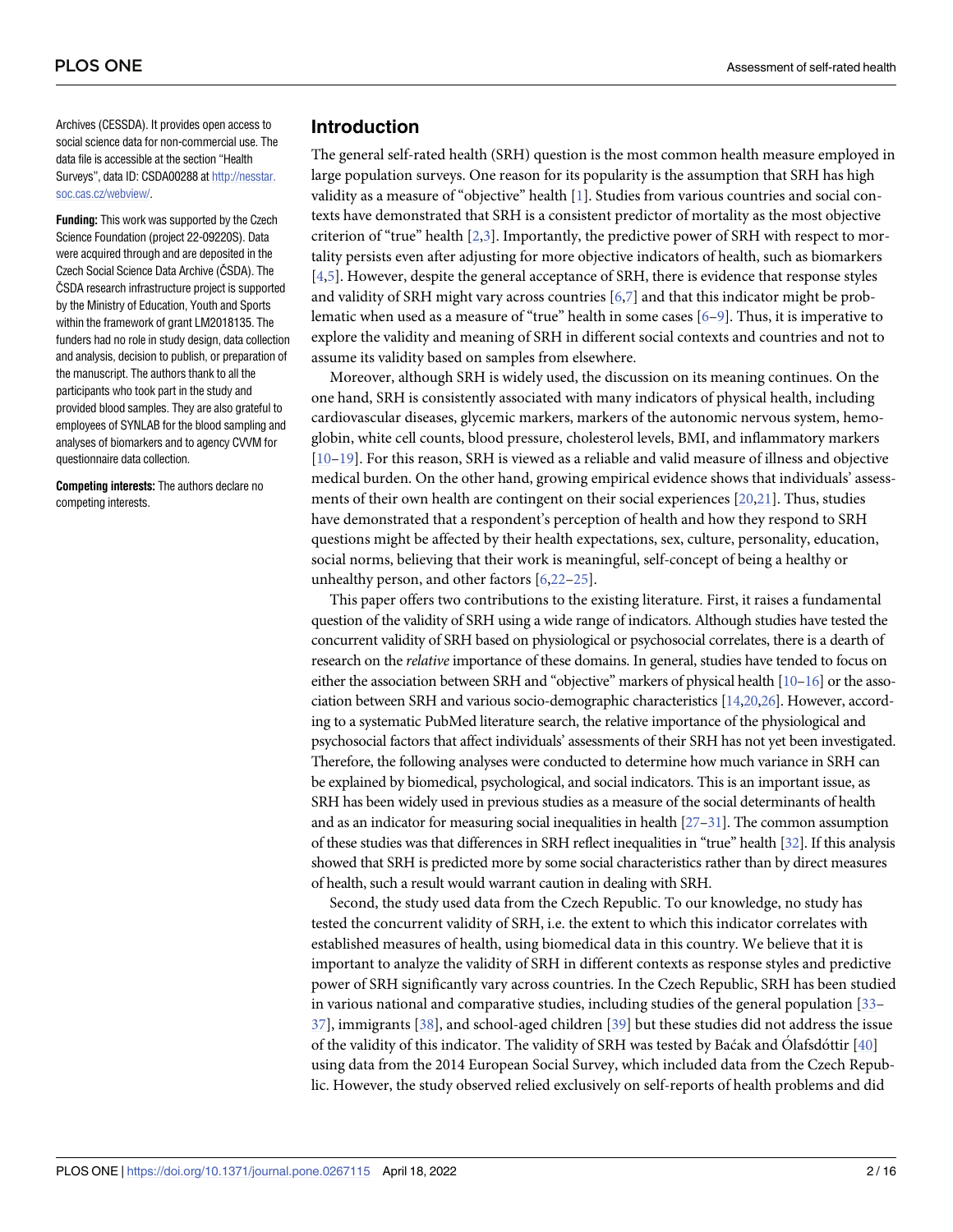<span id="page-2-0"></span>not estimate the relative contribution of biomedical, mental, and social correlates. In the current study, we report associations between SRH and various measures of health, including biomarkers, and we focus on the proportion of SRH variance explained by these measures. Thus, we adopt Borsboom et al.'s [[41](#page-14-0)] concept of validity maintaining that an indicator is a valid measure of the outcome if the indicator produces variations in the outcome.

# **Materials and methods**

#### **Study population and design**

The study population was defined based on the QUALITAS—Wellbeing in health and disease survey. A total of 1056 individuals, aged 18 years or older, residing in Prague (capital, 1.4 million inhabitants) and České Budějovice and surroundings (100,000 inhabitants) in Southern Bohemia, participated in the study. They were selected for the face-to-face interviews via quota sampling (i.e. sex, age, education, place of residence, and community size) based on the 2011 Czech population and housing census. The study followed the principles of the Declaration of Helsinki and was approved by the Ethics Committee of the Institute for Clinical and Experimental Medicine and Thomayer Hospital in Prague (study number G-16–05–02). Written informed consent was obtained from each participant who provided blood samples prior to enrolment in the study after an explanation of the study procedures.

The participants were asked to provide a fasting blood sample and to participate in the survey related to their health and socioeconomic status. The questionnaires were administered via face-to-face interviews. Because the participants were selected by quota sampling, there were no missing values for sex, age, education, place of residence, and community size. As for other covariates (i.e. biomarkers, reported health problems, economic activity, sleep quality, alcohol consumption, and smoking), the proportion of missing values was small (*<* 1%). In total, 35 respondents (*<* 3.5% of the sample) were dropped from the analysis because of missing information for at least one of these variables.

Personal income, the only variable with a large number of missing values (21%), was dealt with as follows. Initially, the model was only estimated for respondents who had answered the question. However, to acknowledge that a subsample with non-missing values differed from the full sample—the refusal was more common among men and the economically active population—two other strategies were employed. To deal with a large amount of missing data, the multiple imputation method was employed. This method, an iterative form of stochastic imputation, uses the distribution of observed data to estimate multiple values for missing information. Multiple plausible values are produced to reflect the uncertainty of the true value [[42](#page-14-0)]. However, as this study primarily addressed how much SRH variance is explained by various sets of indicators, the standard method of applying multiple imputations cannot be used due to limitations in calculating the share of explained variance  $(R^2)$  in imputed datasets. Thus, we did not use the full imputation model. Instead, we used the multiple imputation method to produce 25 plausible values for the missing responses for personal income and calculated the mean of these plausible values, which was subsequently entered into an ordinary least squares (OLS) regression. The disadvantage of this approach is that it fails to account for uncertainty due to the missing information. Thus, for the final step, we used all 25 imputed values to estimate 25 regression models to produce 25 "plausible" values for the explained variance  $(R^2)$ . The distribution of this new variable was then reported (see S1 [Appendix](#page-12-0)).

#### **Sample characteristics**

The characteristics of the analytical sample are shown in [Table](#page-3-0) 1. The ages ranged from 18 to 94, with a mean age of 44.6 (SD 16.0). Compared with the 2016 population statistics [\[43\]](#page-14-0),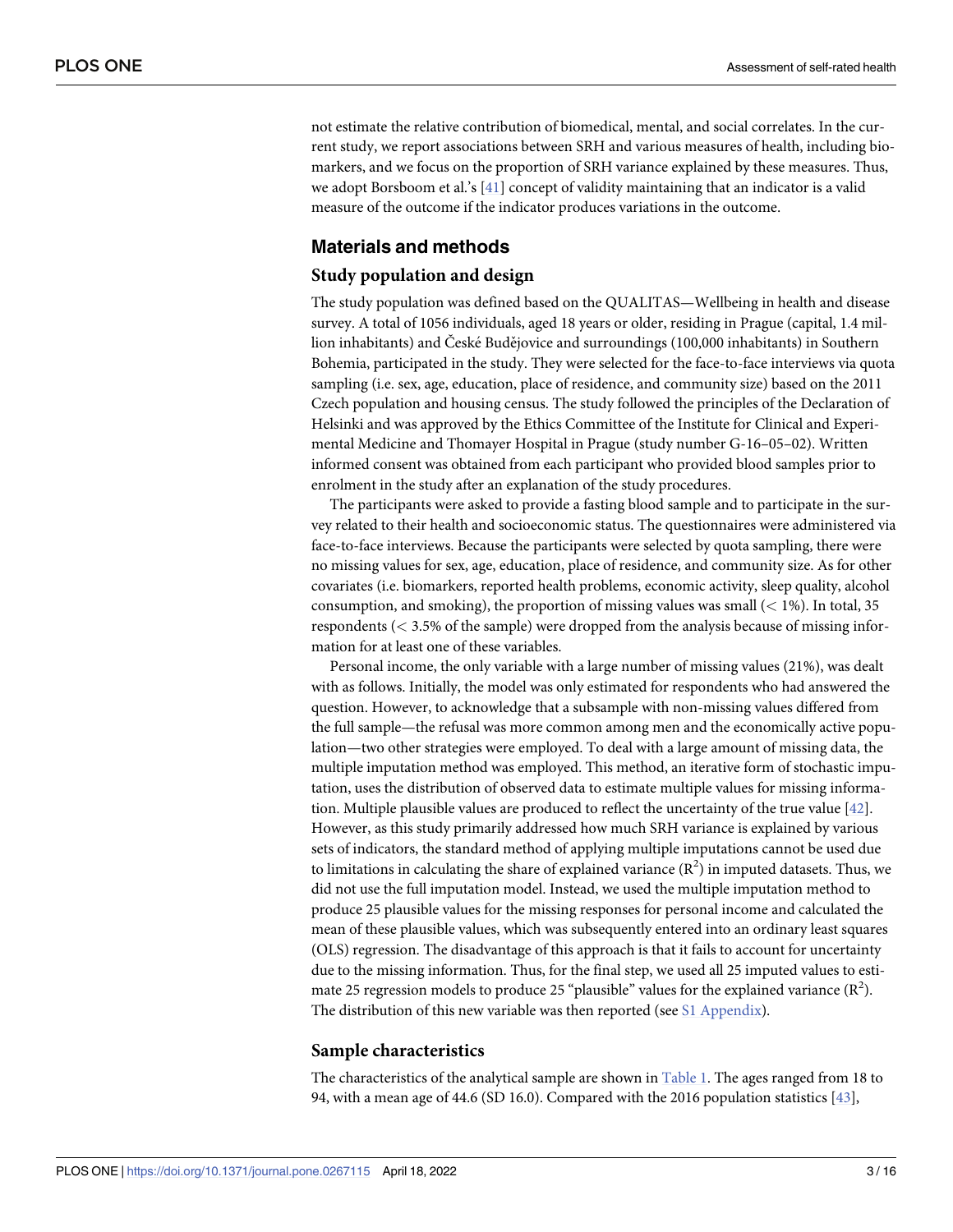| $_{\rm Age}$      | $18 - 29$          | 22.4 |
|-------------------|--------------------|------|
|                   | $30 - 44$          | 29.4 |
|                   | $45 - 59$          | 26.1 |
|                   | $60+$              | 22.2 |
|                   | Mean               | 44.6 |
| Sex               | Male               | 42.3 |
|                   | Female             | 57.7 |
| Education         | Primary            | 8.0  |
|                   | Occupational       | 23.5 |
|                   | <b>HS</b>          | 40.9 |
|                   | Tertiary           | 27.6 |
| Marital status    | Single             | 37.4 |
|                   | Married            | 39.3 |
|                   | Cohabiting         | 23.3 |
| Economic activity | Not in labor force | 36.2 |
|                   | In labor force     | 63.8 |
| Personal income   | No income          | 5.0  |
|                   | up to 9 999 CZK    | 11.3 |
|                   | 10 000-19 999 CZK  | 36.4 |
|                   | 20 000-29 999 CZK  | 20.4 |
|                   | 30 000-49 999 CZK  | 5.5  |
|                   | 50 000+ CZK        | 1.2  |
|                   | No answer          | 20.1 |

<span id="page-3-0"></span>**[Table](#page-2-0) 1. Sample characteristics.**

Source: QUALITAS 2016/2017 survey (N = 1021).

<https://doi.org/10.1371/journal.pone.0267115.t001>

where the mean age of the adult population in Prague and South Bohemia was 48.5, our sample was slightly younger. This might be partly due to not targeting an institutionalized population, only those living in private dwellings. In a supplementary analysis (not included here), we re-ran the models with an upper age limit of 80, but there was no difference in the results compared with using the age-restricted sample. Compared to the population statistics [\[43\]](#page-14-0), women were overrepresented in our sample (57.7% in the QUALITAS sample and 51.8% in the population statistics). All the models controlled for age, sex, and location (i.e. Prague vs. South Bohemia).

As for the other sample characteristics, 8.0% of the respondents did not finish any type of high school, while 27.6% held a tertiary level degree. Compared to the 2011 Census, our sample slightly underrepresented lower educational groups and overrepresented those with general secondary and tertiary educations. Furthermore, 63.8% of the respondents were economically active, whereas 36.2% were out of the labor force. This category incorporated mainly retirees and students, over two-thirds of the non-active population, but also included women on parental leave, housewives, the unemployed, and individuals on disability pensions. Of the respondents, 37.4% were not living with a partner, 39.3% were married and living with their spouse, and 23.3% were living with a partner without being married (see Table 1).

#### **Dependent variable**

Self-rated health was assessed using a single item: "How is your health in general? Would you say your health is . . ." The response categories were 1) *very good*, 2) *good*, 3) *fair*, 4) *bad*, and 5)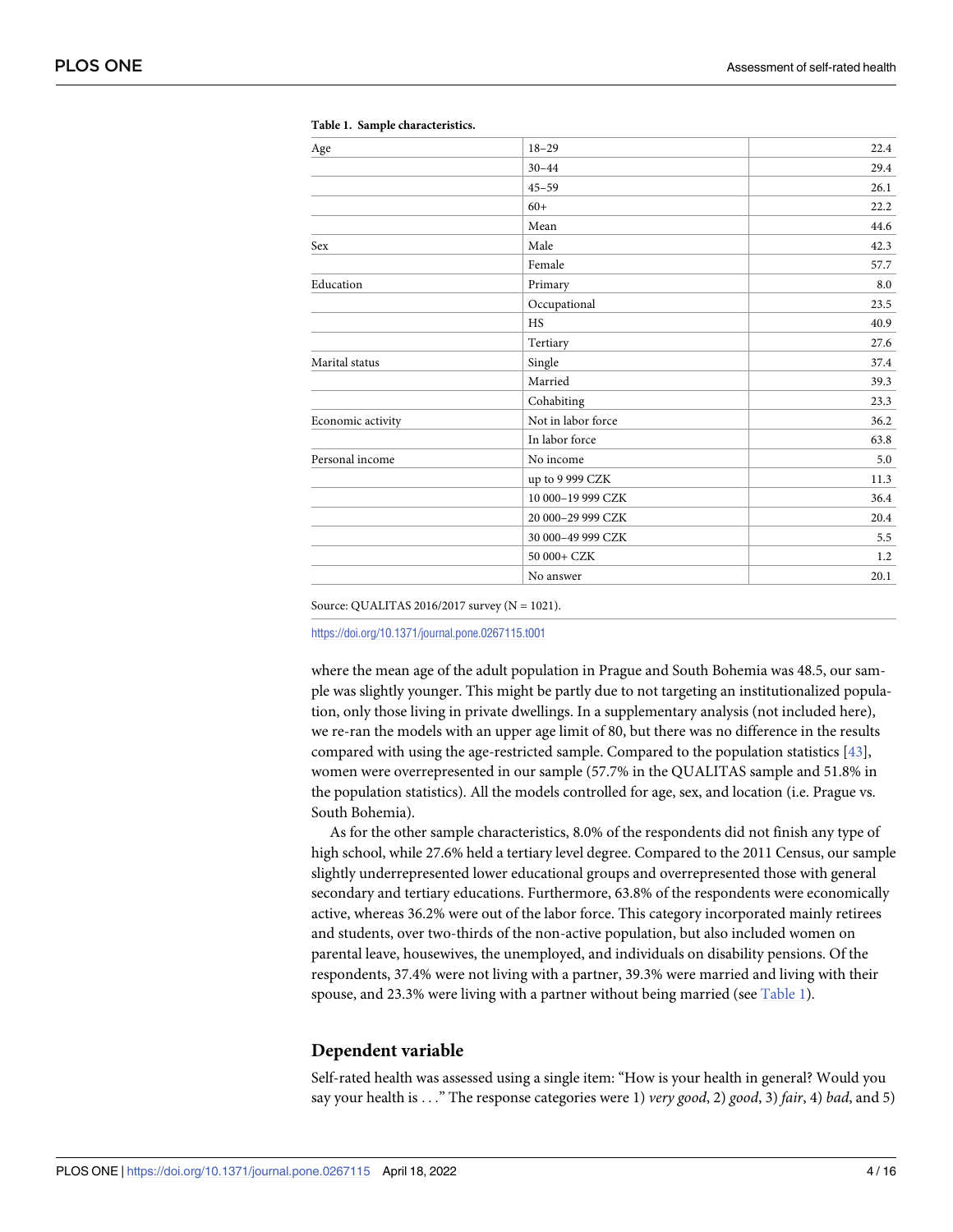<span id="page-4-0"></span>*very bad*. As only two people reported very bad health, the last two categories were merged. In the regression models, the scale was reversed, so higher values indicated better health.

#### **Independent variables**

The independent variables were divided into the following categories: self-reported measures of physical health, self-reported measures of mental health, health behaviors, indicators of socioeconomic status, and biomarkers.

To evaluate the respondents' health status, a list of seven common health conditions was assembled, and the study participants were asked to state whether they had even been diagnosed with the conditions (*yes* or *no*). The list comprised the following items: high level of cholesterol; cardiovascular problems (including heart attack or coronary thrombosis); stroke or any kind of cerebrovascular accident; diabetes or high blood sugar; Parkinson's disease; liver conditions or liver cirrhosis; and cancer or malignant tumor, including leukemia and lymphoma (except for minor skin tumors). Using these items, a summary index indicating the number of diagnoses was produced (min = 0, max = 3; mean =  $0.47$ , and SD =  $0.76$ ). In the supplementary analysis, we tested the possibility that the SRH was affected not only by the number of health conditions but also by the specific combination of conditions. However, this hypothesis was not confirmed, and the number of conditions was clearly shown to be the best predictor of SRH.

Furthermore, the respondents were asked to report all the medications they were currently taking. The reported medications were coded into 50 drug classes. This information was used to calculate the number of drug classes that the respondent was being treated with.

In addition, the respondents provided information on their height and weight, from which their body mass index (BMI) was derived (min = 16.0, max = 50.7, mean = 26.1, and SD = 4.9).

Self-reported mental health was assessed with four items adapted from the Centre of Epidemiological Studies Depression (CES-D) scale, which is commonly used to measure depressive symptoms in large population surveys [[44](#page-14-0)]. The respondents were asked: "How much of the time during the past week . . . you felt depressed; you felt that everything you did was an effort; you felt sad; you felt that you could not get going?" The response categories were 1) *none or* almost none of the time, 2) some of the time, 3) most of the time, and (4) all or almost all of the *time*. Cronbach's alpha confirmed that these items had high internal consistency (alpha = 0.80). The original CES-D scale contains an item on sleep quality. While this indicator was not used in the QUALITAS study, the dataset included the question, "How do you rate the quality of your sleep?" The response categories were 1) *very good*, 2) *rather good*, 3) *rather bad*, and 4) *very bad* (mean = 2.00; SD = 0.773). Even though this variable differed from the original CES-D sleep quality item, we tested the possibility of including it among the mental health measures. This decision was motivated not only by the full CES-D scale containing a sleep item but also by existing research demonstrating that sleep disturbances and mental health are closely related [[45–47\]](#page-14-0). To validate the scale, we ran a measurement model using SEM confirmatory factor analysis, which confirmed very high internal consistency (RMSEA 0.038; CFI 0.996; TLI 0.989; see Table A1 in S1 [Appendix\)](#page-12-0). Thus, to create a single indicator of mental health, we used the predicted values from this model (min =  $-0.713$ ; max = 1.7000; mean = 0;  $SD = 0.46$ ). The higher the value, the more frequent the participants' depressive symptoms.

We also included some behavioral indicators likely to be linked to SRH, including, in particular, smoking and alcohol consumption. In the sample, 25.3% of the respondents reported current smoking. Former smokers were coded as non-smokers. Alcohol consumption was measured by the number of events when the respondent had felt strongly under the influence of alcohol in the last 6 months. Given that the variable was highly skewed, it was recorded as a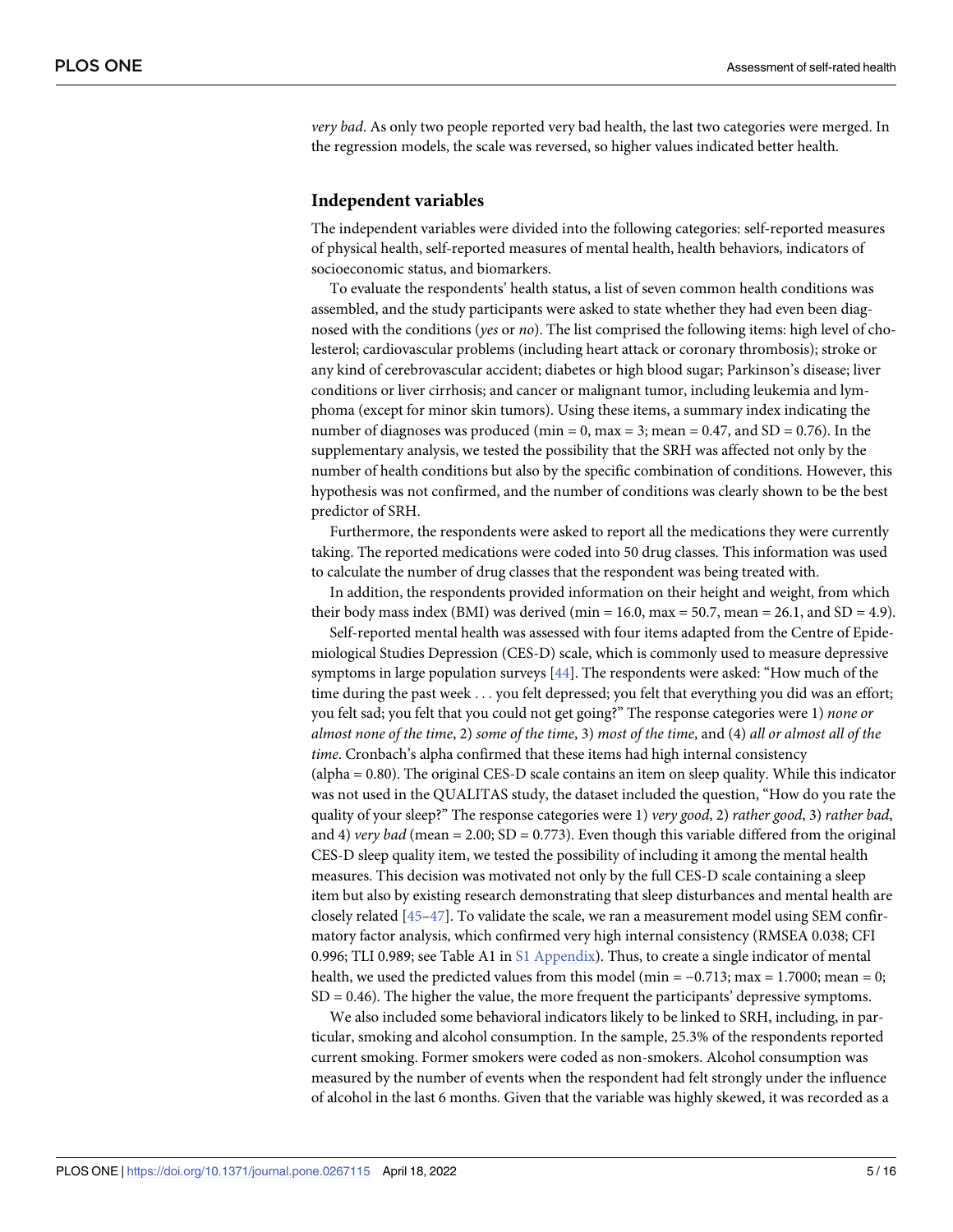<span id="page-5-0"></span>categorical variable with four levels: *never* (57.5%), *once* (15.8%), *two to five times* (18.1%), and *six times or more often* (8.6%). In addition, BMI was incorporated into the analysis  $mean = 26.0; SD = 4.9$ .

Socioeconomic status was measured using four indicators. The highest level of education was coded using four categories: primary (comparative category), occupational secondary school, general secondary education, and tertiary/university education. These categories reflected the main divisions of the Czech educational system. Marital status was coded using three categories: single as a comparative category (i.e. those currently not living with a partner irrespective of their formal marital status), married and living with a spouse, and unmarried cohabitation (i.e. living with an unmarried partner). Employment status dichotomized respondents into two categories: working (coded as 1) and non-working (coded as 0). Given the very low level of unemployment in the Czech Republic, particularly in the locations where the data were collected (*<* 2%), it was not possible to further distinguish between various types of inactivity.

The respondents' monthly net income was measured using 14 categories, which were treated as a linear expression of the underlying income distribution.

#### **Biomarkers**

After completing the questionnaire, the participants were invited to the local branch of a commercial laboratory (Synlab) to provide a fasting blood sample. C-reactive protein (CRP), blood glucose, and blood lipids (triglycerides [TG], low-density lipoprotein [LDL], and high-density lipoprotein [HDL]), were determined using routine laboratory analyses.

Two analytical approaches were adopted for the biomarkers. First, we used linear measures for all the biomarkers. The means and standard deviations are reported in Table 2. Graphs showing the distribution of the biomarkers are reported in Fig A1 in S1 [Appendix](#page-12-0). Second, we produced a set of binary variables that distinguished values under and above the reference level for each indicator.

C-reactive protein (CRP) is an indicator of inflammation and cardiovascular disease (mg/ L). While some laboratories are limited by their lower levels of detection [[14](#page-13-0)], this was not our case as we were able to detect CRP levels *<*1 mg/L. CRP levels *>*5 mg/L are considered to be high risk and CRP levels *>*10 mg/L suggest recent or ongoing infection [[48](#page-14-0)]. Seven observations of unusually high CRP values (*>*34) were dropped from the analysis to avoid possible bias in the regression analysis. To indicate the C-reactive protein risk status, we distinguished between  $CRP > 5$  (coded as 1) and  $CRP < 5$  (coded as 0).

Fasting blood glucose is a marker of diabetes or prediabetes (mmol/L). Fasting blood glucose levels *>*5.6 mmol/L indicate prediabetes, and glucose levels over 7 nmol/L suggest

|                             | All  |           | Men  |           | Women |           |  |  |
|-----------------------------|------|-----------|------|-----------|-------|-----------|--|--|
|                             | Mean | <b>SD</b> | Mean | <b>SD</b> | Mean  | <b>SD</b> |  |  |
| Glukose (mmol/L)            | 5.25 | 1.16      | 5.39 | 1.23      | 5.13  | 1.06      |  |  |
|                             | 3.05 | 3.96      | 2.59 | 3.64      | 3.39  | 4.17      |  |  |
| $CRP$ (mg/L)<br>TG (mmol/L) | 1.43 | 1.07      | 1.66 | 1.19      | 1.27  | 0.95      |  |  |
| $HDL$ (mmol/L)              | 1.46 | 0.36      | 1.30 | 0.29      | 1.59  | 0.36      |  |  |
| $LDL$ (mmol/ $L$ )          | 3.37 | 0.86      | 3.40 | 0.85      | 3.35  | 0.86      |  |  |
| LDL/HDL ratio               | 2.43 | 0.84      | 2.73 | 0.86      | 2.21  | 0.74      |  |  |

**Table 2. Distribution of biomarkers in the analytical sample as a total and by sex.**

Source: QUALITAS 2016/2017 survey (N = 1021).

<https://doi.org/10.1371/journal.pone.0267115.t002>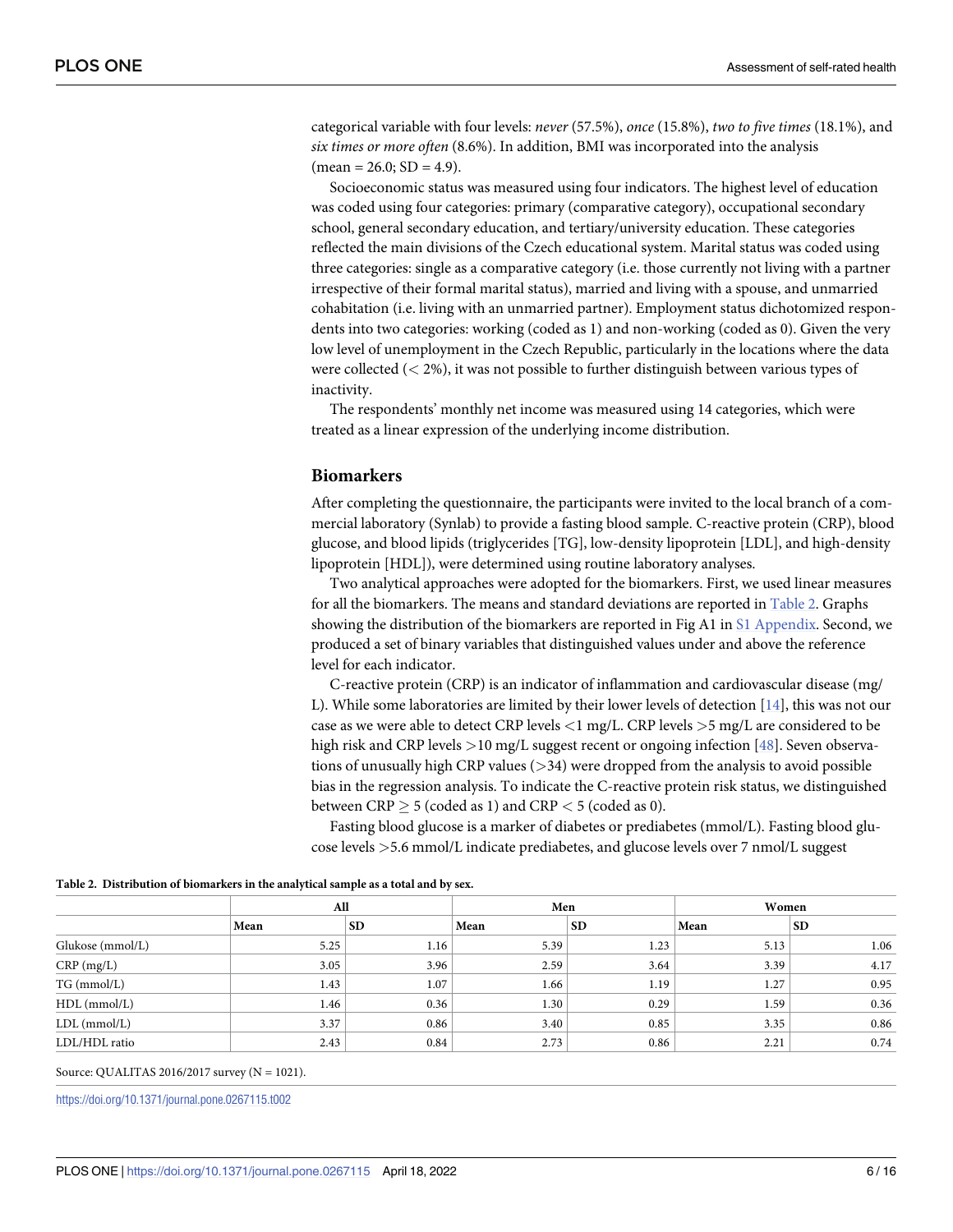<span id="page-6-0"></span>diabetes [\[49\]](#page-14-0). To indicate the glucose status risk, we distinguished between those with a fasting blood glucose  $\geq$  5.6 (coded as 1) and those with lower levels of glucose (coded as 0).

Triglycerides are a type of fat found in the blood, and as converted calories are stored in the fat cells, TG are predictive of cardiovascular disease [\[50\]](#page-15-0). Concentrations *>*2 mmol/L suggest an increased risk of cardiovascular disease, and concentrations *>*10 mmol/L indicate an increased risk of acute pancreatitis and, possibly, cardiovascular disease. We dropped one observation from the analysis because it was implausibly high (16 mmol/L). The binary indicator for the triglycerides status contrasted  $TG > 2$  mmol/L with lower levels of triglycerides.

High-density lipoprotein is involved in the transport of cholesterol from peripheral tissues to the liver. Also, HDL particles have anti-oxidant, anti-inflammatory, anti-thrombotic, and anti-apoptotic properties [\[51\]](#page-15-0). Reduced HDL cholesterol concentration has been correlated with numerous risk factors, including components of metabolic syndrome [\[52\]](#page-15-0). The reference value for HDL cholesterol is 1 mmol/L. We distinguished between those with HDL *<* 1 mmol/ L (coded as 1) and those with  $HDL > 1$  mmol/L (coded as 0).

Low-density lipoprotein carries the majority of the cholesterol in the circulation [[51](#page-15-0)]. It is considered to be the 'bad cholesterol' and high LDL cholesterol levels are associated with a higher risk of cardiovascular disease. The level considered to be 'good' in healthy people is below 3.4 mmol/L. To indicate the LDL risk status, we distinguished those with LDL  $\geq$  3.4 mmol/L (coded as 1) and those with HDL *<* 3.4 mmol/L (coded as 0).

The LDL/HDL ratio as a risk indicator has a greater predictive value than the use of isolated parameters (i.e. LDL, HDL, and total cholesterol) [[52](#page-15-0)]. Individuals with a high LDL/HDL ratio have greater cardiovascular risk due to the imbalance between the cholesterol carried by LDL, which carries most of the cholesterol in the circulation, and protective HDL. The LDL/HDL ratio should not be *>*3.5 for men and *>*3 for women. Thus, we distinguished between higher and lower LDL/HDL ratios for men and women, respectively.

Using these given reference limits, a composite measure indicating several biomarker levels outside the "normal" range was produced. We were aware that the observed biomarker levels might be affected by the medication the respondents were taking. Thus, we produced an adjusted set of biomarkers that combined information from the blood samples with medications. For example, if a respondent was on anti-diabetes medication, the glucose level was coded as over the limit, even if it was within the healthy range. These adjusted biomarkers were used to produce an adjusted summary index that indicated the number of biomarkers outside the normal healthy range.

#### **Statistical analysis**

All the analyses were carried out using STATA, Version 16 (StataCorp). To identify the extent to which health status, mental health, and social factors contribute to variations in SRH, a set of OLS regressions was run to estimate the proportion of variance in SRH explained by each factor. The proportion of explained variance was expressed by  $R^2$ , which was calculated as 1 minus the proportion of unexplained variance (i.e. the variability of the dependent variable that is not predicted by the model divided by the total variability of the dependent variable).

Our work is inspired by Hiyoshi et al.'s [\[53\]](#page-15-0) approach to estimating the joint contribution of several variables [also see [54,55](#page-15-0)]. Similarly to these authors, we analyze contributory factors that are measured by a set of variables, not a single item. The block of variables representing the given contributory factor is entered into the model in a stepwise manner. However, unlike these studies, we are not interested in the question of how various contributory factors attenuate an effect of another explanatory variable. In this study, we focus on the proportion of explained variance of SRH.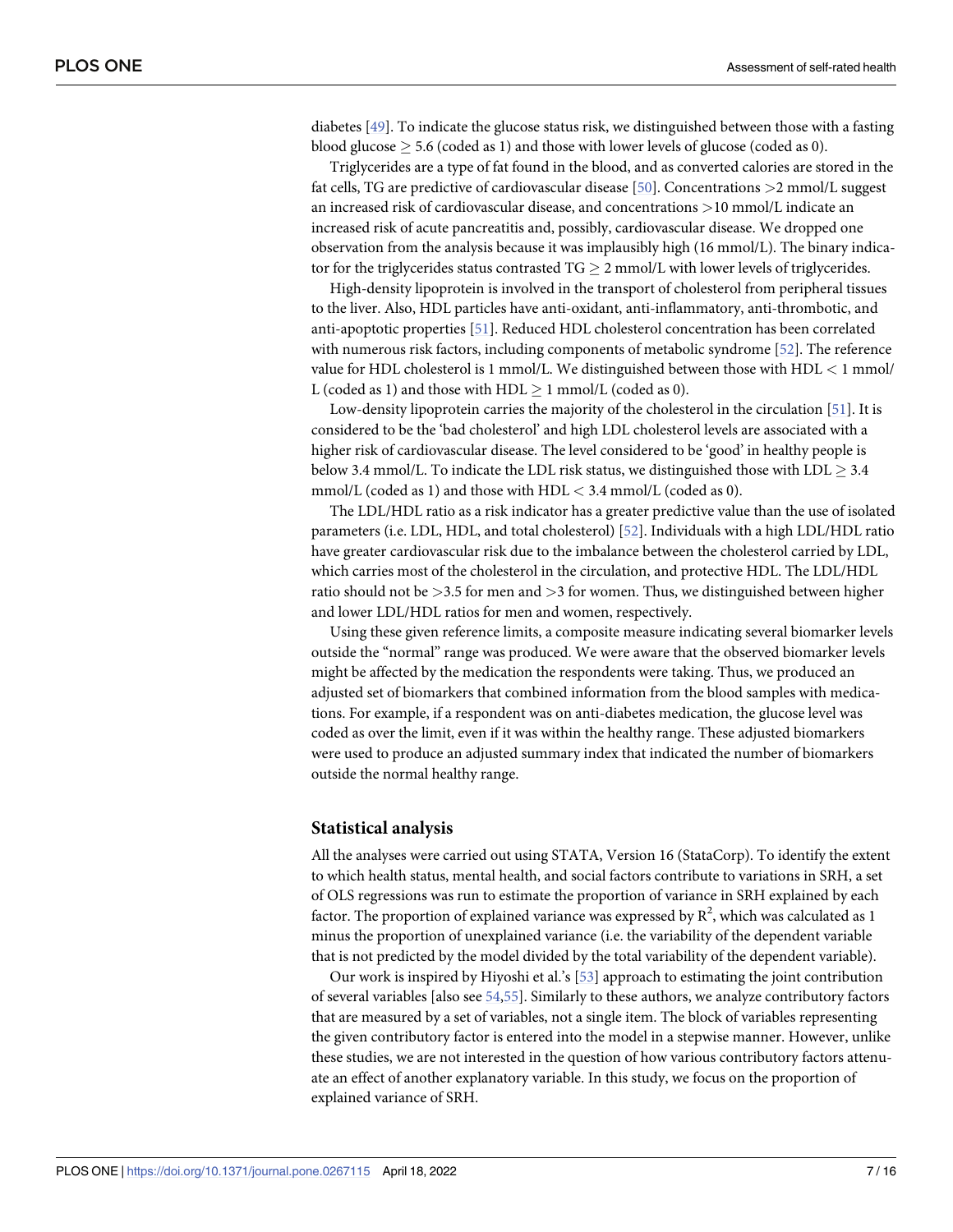<span id="page-7-0"></span>Assuming that our SRH measure represented an underlying continuous concept of subjective health and given that dichotomizing the variable would lead to a significant loss of information, we treated SRH as a continuous variable. Moreover, given our aim of estimating the proportion of variance in SRH explained by various factors, we could not use logistic regressions for the binary dependent variable. The pseudo- $R^2$  derived from these models could not be interpreted as a proportion of explained variance because these models were produced using the maximum likelihood method and not calculated to minimize variance. A number of studies on the validity of SRH from other contexts have also used OLS regression [\[14,](#page-13-0)[40,](#page-14-0)[56](#page-15-0)– [58\]](#page-15-0). The diagnostics for the reported models are available in Figs A2-A4 in S1 [Appendix.](#page-12-0)

#### **Results**

#### **Bivariate analysis results**

Fig 1 displays the  $R^2$  for each variable and reports the proportion of explained variance from a set of independent models that controlled for age, sex, and location, using binary biomarker measures, both raw and adjusted for medication status. Fig 1 demonstrates that mental health was by far the most important predictor of SRH. By not considering other predictors, mental health explained around 14% of SRH variance. This indicator was followed by the self-reported number of medical conditions (confirmed medical diagnosis) and medications (number of drug classes). Both indicators explained around 7% of the variance. In contrast, socioeconomic characteristics (except for education) only had a weak effect on SRH (around 1% of each explained variance).



Fig 1. The proportion of self-rated health (SRH) variance ( $R^2$ ) explained by each variable after controlling for age, sex, **and location** (N = 1021). Note:  $*$  binary indicator,  $*$  categorical indicator, Adj. values = values adjusted for medication.

<https://doi.org/10.1371/journal.pone.0267115.g001>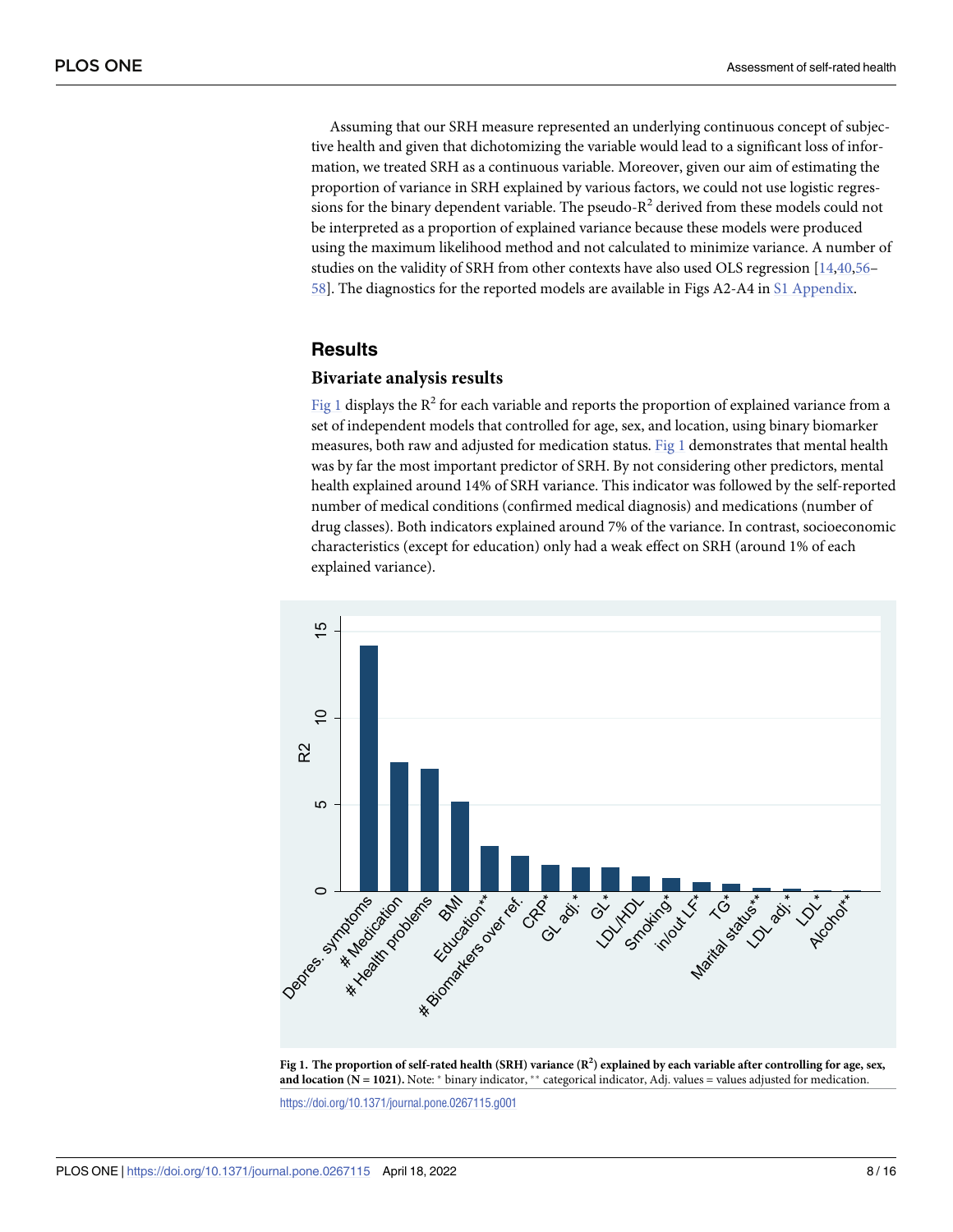|                        |        |        |                         | Anova test     |                        |       |       |
|------------------------|--------|--------|-------------------------|----------------|------------------------|-------|-------|
|                        | SS     | F      | Prob > F                | R <sub>2</sub> |                        |       |       |
| CRP-C-reactive protein | 553.93 | 12.28  | 0.000                   | 0.053          |                        |       |       |
| Glucose                | 22.50  | 7.50   | 0.000                   | 0.108          |                        |       |       |
| TG-triglycerides       | 10.99  | 3.66   | 0.018                   | 0.058          |                        |       |       |
| <b>LDL</b>             | 10.07  | 3.36   | 0.002                   | 0.100          |                        |       |       |
| HDL                    | 3.30   | 1.10   | 0.000                   | 0.203          |                        |       |       |
| LDL/HDL                | 18.83  | 6.28   | 0.000                   | 0.157          |                        |       |       |
|                        |        |        | <b>Predicted values</b> |                | Contrasts (Prob $>$ F) |       |       |
|                        | 1 Bad  | 2 Fair | 3 Good                  | 4 Very good    | 1:2                    | 2:3   | 3:4   |
| CRP-C-reactive protein | 5.89   | 3.66   | 2.76                    | 2.37           | 0.000                  | 0.003 | 0.225 |
| Glucose                | 5.55   | 5.46   | 5.14                    | 5.13           | 0.621                  | 0.000 | 0.945 |
| TG-triglycerides       | 1.72   | 1.53   | 1.43                    | 1.26           | 0.275                  | 0.213 | 0.057 |
| LDL                    | 3.34   | 3.35   | 3.47                    | 3.21           | 0.956                  | 0.068 | 0.000 |
| HDL                    | 1.39   | 1.40   | 1.46                    | 1.57           | 0.892                  | 0.021 | 0.000 |
| LDL/HDL                | 2.57   | 2.50   | 2.51                    | 2.17           | 0.583                  | 0.918 | 0.000 |

#### <span id="page-8-0"></span>Table 3. ANOVA test for biomarker differences by SRH category, predicted values, and contrasts between categories.

Note: Df = 3. All models were controlled for age, sex, and location. Multivariate analysis results. Source: QUALITAS 2016/2017 survey (N = 1021).

<https://doi.org/10.1371/journal.pone.0267115.t003>

The difference in biomarkers by SRH levels tested using analysis of variance (ANOVA) is presented in Table 3. All models control for age, sex, and location. This table demonstrates that, with exception of triglycerides, respondents reporting different levels of SRH significantly differed in their biomarker levels. Those reporting bad or fair health had higher levels of Creactive protein and glucose and lower levels of HDL. In contrast, those in very good health had significantly lower LDL/HDL ratios.

#### **Multivariate analysis results**

While [Fig](#page-7-0) 1 is useful for descriptive purposes, it does not provide an answer to the question of how much SRH variance is explained by bodily conditions, mental health, health behavior, and socioeconomic factors. For example, age and the number of health problems were correlated (Spearman's = 0.36; *P <* 0.0001), but their contribution could not be interpreted in an additive manner. Therefore, we ran multivariate models. First, we focused on the block of variables independently: socioeconomic characteristics, biomarkers, medication, self-reported health measures, mental health indicators, and health behavior. The results from these regressions and robustness checks are reported in (Tables A2–A4 in S1 [Appendix\)](#page-12-0). Second, we estimated models that took all these factors simultaneously (see [Table](#page-9-0) 4).

All models used SRH as the dependent variable, and higher values indicated better health. All tables show standardized (beta) and unstandardized coefficients, standard errors, significance tests (t-test:  $p < 0.05$ ;  $p < 0.01$ ), Bayesian information criterion (BIC), the proportion of explained variance  $(R^2)$ , and  $R^2$  adjusted for degrees of freedom.

[Table](#page-9-0) 4 integrated all blocks of variables (socioeconomic characteristics, biomarkers, medication, self-reported health measures, mental health indicators, and health behavior) in a stepwise manner. Model 1, serving as a baseline model, controlled for age, sex, and location. Age was the only variable that was significantly linked to SRH, and an age difference of 10 years was associated with a 0.2 shift in SRH. Sex and location (Prague vs. South Bohemia) were not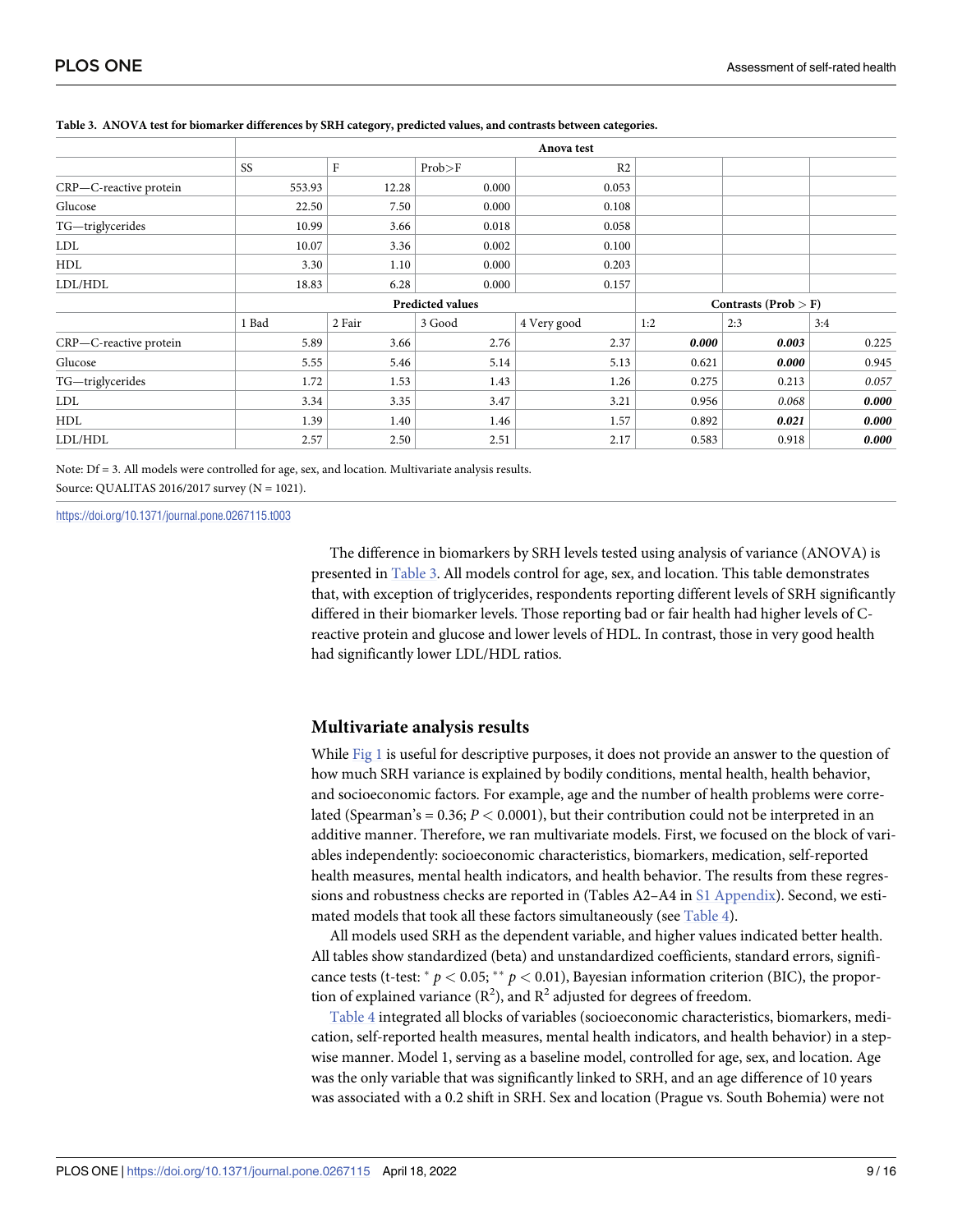|                          | M1         |             | M <sub>2</sub> |             | M <sub>3</sub> |            | M4          |            | M <sub>5</sub> |            | M6         |             |
|--------------------------|------------|-------------|----------------|-------------|----------------|------------|-------------|------------|----------------|------------|------------|-------------|
|                          | Coef.      | <b>Beta</b> | Coef.          | Beta        | Coef.          | Beta       | Coef.       | Beta       | Coef.          | Beta       | Coef.      | Beta        |
| Age                      | $-0.020**$ | $-0.395**$  | $-0.021**$     | $-0.414***$ | $-0.019**$     | $-0.380**$ | $-0.012**$  | $-0.246**$ | $-0.014**$     | $-0.274**$ | $-0.013**$ | $-0.253**$  |
|                          | $(-0.001)$ |             | $(-0.002)$     |             | $(-0.002)$     |            | $(-0.002)$  |            | $(-0.002)$     |            | $(-0.002)$ |             |
| Male                     | 0.019      | 0.011       | 0.000          | 0.000       | 0.065          | 0.040      | 0.041       | 0.025      | $-0.028$       | $-0.017$   | $-0.023$   | $-0.014$    |
|                          | $(-0.047)$ |             | $(-0.048)$     |             | $(-0.052)$     |            | $(-0.050)$  |            | $(-0.047)$     |            | $(-0.048)$ |             |
| Location                 | 0.031      | 0.019       | $-0.047$       | $-0.029$    | $-0.028$       | $-0.017$   | 0.014       | 0.009      | 0.031          | 0.019      | 0.026      | 0.016       |
|                          | $(-0.047)$ |             | $(-0.047)$     |             | $(-0.047)$     |            | $(-0.045)$  |            | $(-0.042)$     |            | $(-0.042)$ |             |
| Married (ref. single)    |            |             | 0.033          | 0.02        | 0.062          | 0.038      | 0.051       | 0.031      | 0.025          | 0.015      | 0.009      | 0.005       |
|                          |            |             | $(-0.055)$     |             | $(-0.054)$     |            | $(-0.051)$  |            | $(-0.048)$     |            | $(-0.048)$ |             |
| Cohabiting (ref. single) |            |             | $-0.027$       | $-0.014$    | $-0.012$       | $-0.006$   | $-0.012$    | $-0.006$   | $-0.041$       | $-0.021$   | $-0.037$   | $-0.019$    |
|                          |            |             | $(-0.062)$     |             | $(-0.061)$     |            | $(-0.058)$  |            | $(-0.054)$     |            | $(-0.054)$ |             |
| Occupational secondary   |            |             | $-0.072$       | $-0.038$    | $-0.084$       | $-0.044$   | $-0.063$    | $-0.033$   | $-0.069$       | $-0.036$   | $-0.074$   | $-0.039$    |
| (ref. primary education) |            |             | $(-0.098)$     |             | $(-0.097)$     |            | $(-0.092)$  |            | $(-0.086)$     |            | $(-0.086)$ |             |
| General secondary        |            |             | 0.147          | 0.09        | 0.116          | 0.070      | 0.140       | 0.085      | 0.120          | 0.073      | 0.107      | 0.065       |
| (ref. primary education) |            |             | $(-0.094)$     |             | $(-0.092)$     |            | $(-0.088)$  |            | $(-0.082)$     |            | $(-0.082)$ |             |
| Tertiary                 |            |             | $0.212*$       | $0.118*$    | 0.172          | 0.095      | $0.211*$    | $0.117*$   | 0.168          | 0.093      | 0.146      | 0.081       |
| (ref. primary education) |            |             | $(-0.099)$     |             | $(-0.097)$     |            | $(-0.093)$  |            | $(-0.086)$     |            | $(-0.086)$ |             |
| Economically active      |            |             | $-0.037$       | $-0.022$    | $-0.028$       | $-0.017$   | $-0.082$    | $-0.049$   | $-0.064$       | $-0.038$   | $-0.034$   | $-0.020$    |
|                          |            |             | $(-0.060)$     |             | $(-0.059)$     |            | $(-0.057)$  |            | $(-0.053)$     |            | $(-0.053)$ |             |
| Income (imputed)         |            |             | $0.042**$      | $0.161**$   | $0.037**$      | $0.143**$  | $0.030**$   | $0.115***$ | $0.023**$      | $0.088**$  | $0.022**$  | $0.086**$   |
|                          |            |             | $(-0.010)$     |             | $(-0.009)$     |            | $(-0.009)$  |            | $(-0.008)$     |            | $(-0.008)$ |             |
| CRP-C-reactive protein   |            |             |                |             | $-0.022**$     | $-0.107**$ | $-0.014*$   | $-0.069*$  | $-0.015**$     | $-0.075**$ | $-0.010$   | $-0.048$    |
|                          |            |             |                |             | $(-0.006)$     |            | $(-0.006)$  |            | $(-0.005)$     |            | $(-0.005)$ |             |
| Glucose                  |            |             |                |             | $-0.057**$     | $-0.080**$ | $-0.020$    | $-0.028$   | $-0.006$       | $-0.008$   | 0.000      | $-0.001$    |
|                          |            |             |                |             | $(-0.021)$     |            | $(-0.021)$  |            | $(-0.019)$     |            | $(-0.019)$ |             |
| TG-triglycerides         |            |             |                |             | $-0.007$       | $-0.009$   | 0.007       | 0.010      | $-0.001$       | $-0.001$   | 0.013      | 0.018       |
|                          |            |             |                |             | $(-0.025)$     |            | $(-0.024)$  |            | $(-0.022)$     |            | $(-0.023)$ |             |
| LDL-low density          |            |             |                |             | 0.073          | 0.077      | 0.036       | 0.038      | 0.019          | 0.020      | $-0.001$   | $-0.001$    |
| lipoprotein              |            |             |                |             | $(-0.040)$     |            | $(-0.038)$  |            | $(-0.036)$     |            | $(-0.036)$ |             |
| LDL/HDL RATIO            |            |             |                |             | $-0.135***$    | $-0.140**$ | $-0.098*$   | $-0.102*$  | $-0.073$       | $-0.076$   | $-0.032$   | $-0.034$    |
|                          |            |             |                |             | $(-0.046)$     |            | $(-0.044)$  |            | $(-0.041)$     |            | $(-0.042)$ |             |
| Medication #             |            |             |                |             |                |            | $-0.128**$  | $-0.202**$ | $-0.113**$     | $-0.178**$ | $-0.104**$ | $-0.164**$  |
|                          |            |             |                |             |                |            | $(-0.020)$  |            | $(-0.019)$     |            | $(-0.019)$ |             |
| Diagnoses#               |            |             |                |             |                |            | $-0.195***$ | $-0.184**$ | $-0.146**$     | $-0.137**$ | $-0.144**$ | $-0.135***$ |
|                          |            |             |                |             |                |            | $(-0.033)$  |            | $(-0.031)$     |            | $(-0.031)$ |             |
| Depressive               |            |             |                |             |                |            |             |            | $-0.550**$     | $-0.312**$ | $-0.534**$ | $-0.303**$  |
|                          |            |             |                |             |                |            |             |            | $(-0.045)$     |            | $(-0.045)$ |             |
| BMI                      |            |             |                |             |                |            |             |            |                |            | $-0.019**$ | $-0.114**$  |
|                          |            |             |                |             |                |            |             |            |                |            | (0.005)    |             |
| Alcohol 1 (ref. 0)       |            |             |                |             |                |            |             |            |                |            | $-0.007$   | $-0.003$    |
|                          |            |             |                |             |                |            |             |            |                |            | (0.058)    |             |
| Alcohol 2-5 (ref. 0)     |            |             |                |             |                |            |             |            |                |            | 0.047      | 0.022       |
|                          |            |             |                |             |                |            |             |            |                |            | (0.058)    |             |
| Alcohol $6+$ (ref. 0)    |            |             |                |             |                |            |             |            |                |            | $-0.021$   | $-0.007$    |
|                          |            |             |                |             |                |            |             |            |                |            | (0.078)    |             |
| Smoker                   |            |             |                |             |                |            |             |            |                |            | $-0.109*$  | $-0.059*$   |

<span id="page-9-0"></span>[Table](#page-8-0) 4. Results of ordinary least squares (OLS) regression models with dependent variable SRH, displaying regression coefficients, standardized coefficients **(beta), standard errors (in parentheses), and significance level.**

(*Continued*)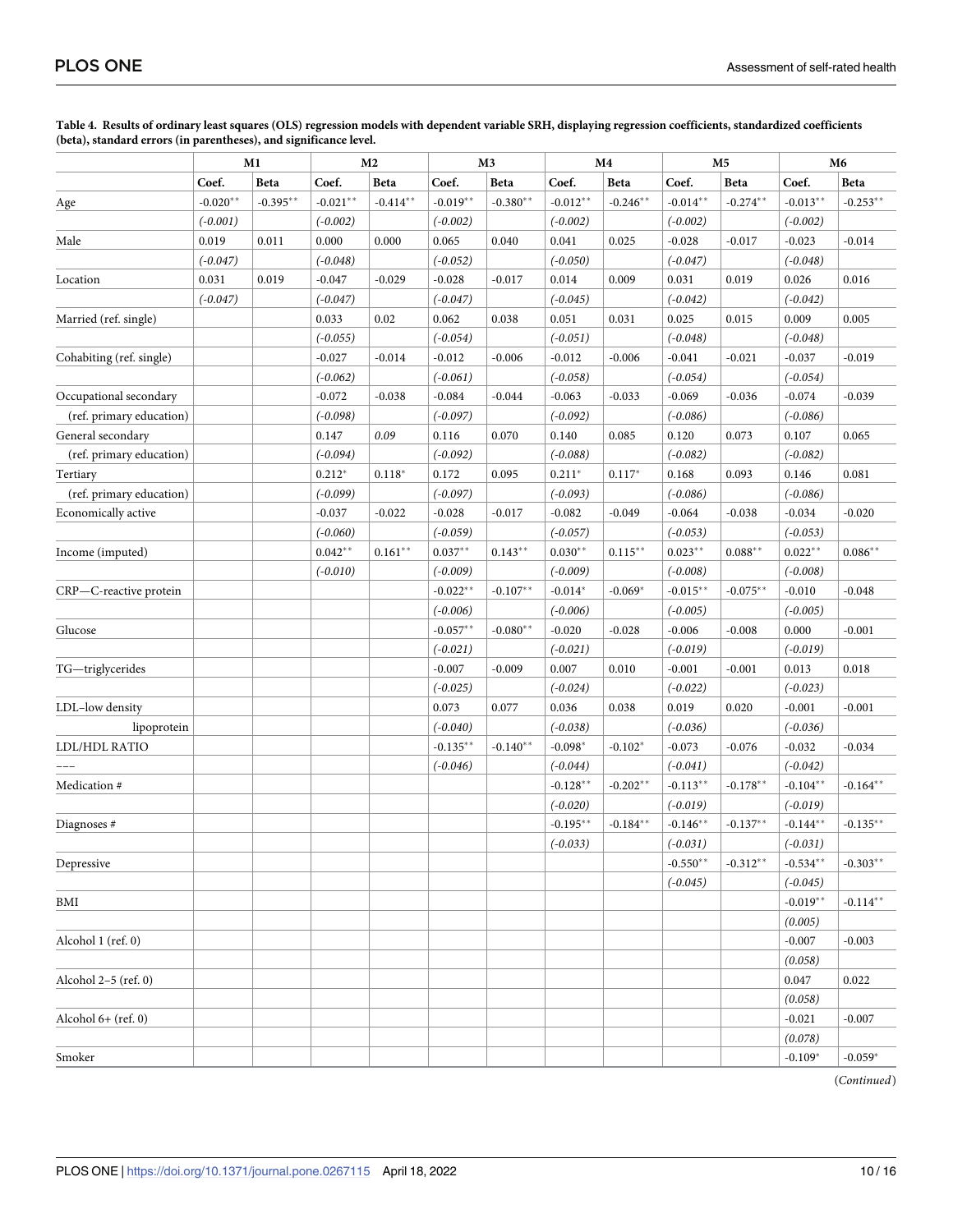|                |            | M1          |            | M <sub>2</sub> |            | M3          |            | M4   |            | M5   |            | M6          |  |
|----------------|------------|-------------|------------|----------------|------------|-------------|------------|------|------------|------|------------|-------------|--|
|                | Coef.      | <b>Beta</b> | Coef.      | <b>Beta</b>    | Coef.      | <b>Beta</b> | Coef.      | Beta | Coef.      | Beta | Coef.      | <b>Beta</b> |  |
|                |            |             |            |                |            |             |            |      |            |      | (0.049)    |             |  |
| Constant       | $3.728**$  |             | $3.419**$  |                | $3.800**$  |             | $3.549**$  |      | $3.613**$  |      | $3.974**$  |             |  |
|                | $(-0.074)$ |             | $(-0.106)$ |                | $(-0.154)$ |             | $(-0.149)$ |      | $(-0.139)$ |      | $(-0.168)$ |             |  |
| R <sub>2</sub> | 0.16       |             | 0.20       |                | 0.24       |             | 0.31       |      | 0.40       |      | 0.41       |             |  |
| Adj. R2        | 0.15       |             | 0.19       |                | 0.22       |             | 0.30       |      | 0.39       |      | 0.40       |             |  |
| <b>BIC</b>     | 2316.1     |             | 2307.2     |                | 2296.3     |             | 2206.2     |      | 2070.4     |      | 2086.2     |             |  |

#### **Table 4.** (Continued)

Standardized (beta) and unstandardized coefficients, standard errors, significance tests (t-test:  $p < 0.05$ ;  $\binom{*}{} p < 0.01$ ), Bayesian information criterion (BIC), the proportion of explained variance  $(R^2)$ , and  $R^2$  adjusted for degrees of freedom.

Diagnoses #: The number of conditions respondents was diagnosed with.

Medication #: The number of medication groups respondents was treated with.

Source: QUALITAS 2016/2017 survey (N = 1021).

<https://doi.org/10.1371/journal.pone.0267115.t004>

significantly associated with SRH at the 0.05 significance level. Importantly, these controls explained 16% of the total SRH variance.

Model 2 entered marital status, education, economic activity, and income. Only higher education (tertiary) and higher income were positively linked to better SRH. Considering standardized coefficients, income is a more important predictor of SRH than education but its effect is still moderate. A one-category shift in income produced a 0.04 shift in SRH. All socioeconomic characteristics together contributed only 4% to the explained variance.

Model 3 incorporated biomarkers. In [Table](#page-9-0) 4, we adopted linear measures of biomarkers. In the Appendix, we report supplementary models that used the binary measures, indicating whether the biomarker was over the reference limit and the binary measures adjusted for the medication (Model 1–3 in Table A3 in [Appendix](#page-12-0)). Irrespective of which measurement was used, data indicated that C-reactive protein, glucose, and LDL/HDL ratio were significantly associated with SRH.

Importantly, adding biomarkers to the model with controls and socioeconomic characteristics increased the proportion of explained variance from 20% to 24% (compare Model 2 with Model 3 in [Table](#page-9-0) 4). Furthermore, once biomarkers were included in the model, education ceased to be significant at the 0.05 level. This means that the observed differences among educational groups can be fully attributed to "objective" biomedical measures of health. Model 4 integrated the number of drug classes and the number of medical conditions that the respondents were diagnosed with. Both variables exerted a strong and independent effect on SRH and contributed another 7 percentage points to the explained SRH variance. Among the biomedical measures, the number of drug classes the respondents were treated with constituted the strongest predictor of SRH, followed by the number of conditions (see standardized coefficients).

Model 5 added self-reported mental health status. Standardized coefficients showed that mental health was the strongest predictor of SRH among all variables in the model and was more important than age. Accordingly, this indicator raised the proportion of explained variance by another 9% to 40% of the total explained variance.

Finally, Model 6 entered BMI and behavioral measures. The association between alcohol consumption and SRH was not significant at the 0.05 level, while both BMI and smoking were negatively linked to SRH. However, the standardized coefficients showed that the importance of smoking was relatively weak. The association between BMI and SRH was approximately twice as large as the link between smoking and SRH. Importantly, although BMI and smoking were negatively associated with SRH, they contributed to only 1% of the explained variance.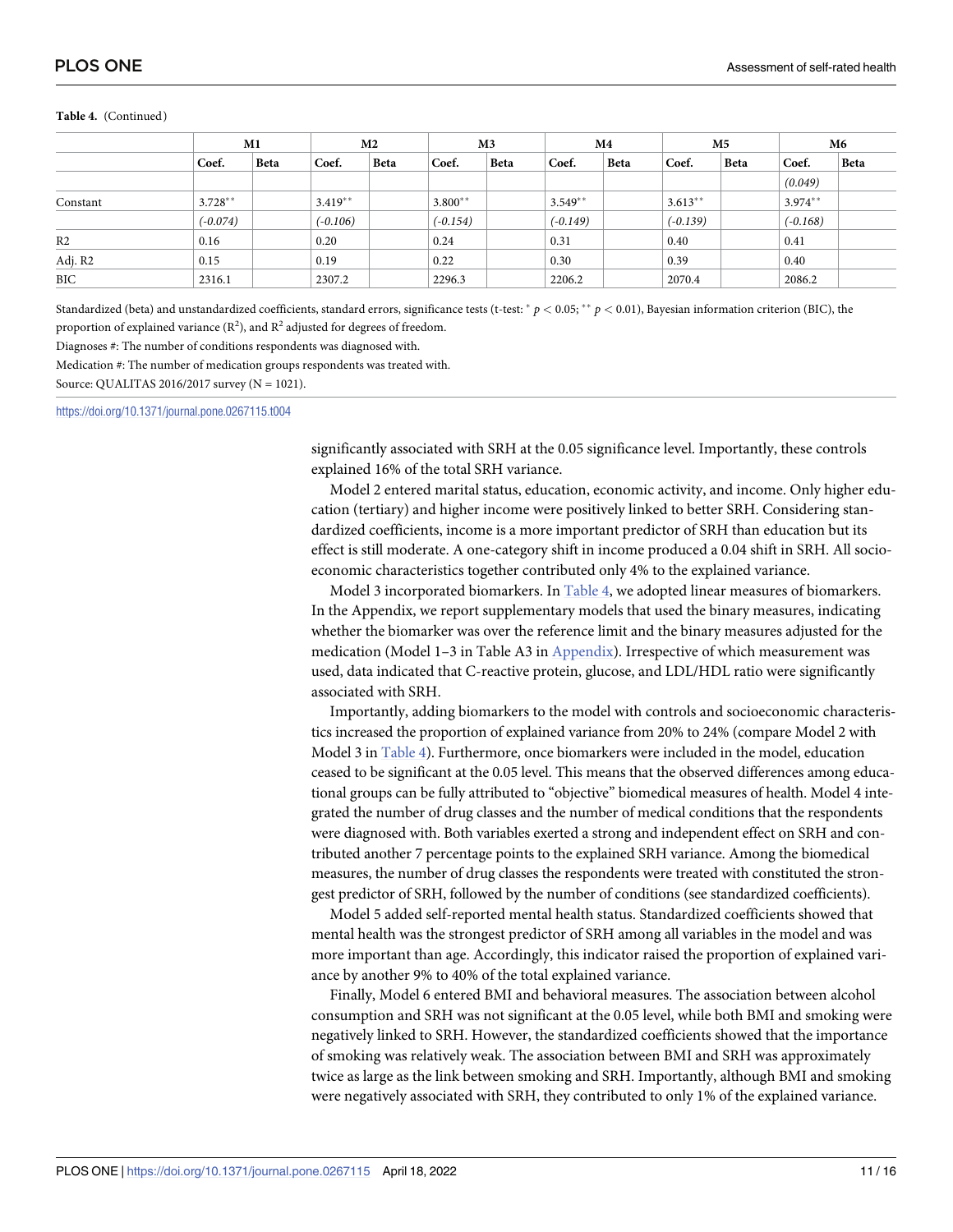<span id="page-11-0"></span>Overall, the final model, shown in [Table](#page-9-0) 4, showed that mental health and age were the strongest predictors of SRH. These two indicators were followed by the number of drug classes, medical conditions, and BMI. Among the socioeconomic indicators, only income remained statistically significant at the 0.05 level, but it exerted a lower influence than biomedical measures (see standardized coefficients in Model 6 in [Table](#page-9-0) 4). Altogether, Model 6 [\(Table](#page-9-0) 4) explained 41% of the SRH variance.

# **Discussion and conclusions**

This study addressed the question of the concurrent validity of self-rated health in a nationally representative sample from the Czech Republic. Our approach was based on the assumption that an indicator is a valid measure of the outcome if the indicator produces variations in the outcome [[41](#page-14-0)]. In particular, this study addressed the question of the extent to which SRH varies with social conditions compared to health conditions and whether it can be used as an indicator of "true" health in the Czech sample. Thus, we explored how much SRH variance is explained by biomedical, psychological, and social indicators.

The analysis showed that SRH variance can be attributed largely to mental and physical health indicators. This finding suggests that SRH is a valid indicator of "true" health in the Czech sample and that it is a valid and reliable measure of medical burden. At the same time, the results imply that SRH cannot be equated with a narrow biomedical understanding of health. It is rather an indicator of health as a state of complete physical, mental and social wellbeing. In the bivariate analysis, mental health was by far the most important predictor of SRH (with 14% of variance explained). In the multivariate analysis, biomedical measures (biomarkers, the number of medical conditions, and medication) contributed to around 11% of the variance, while mental health explained around 9% of the variance. Thus, our data suggest that both physical and mental well-being are key dimensions affecting SRH.

The analysis also showed that the social characteristics altogether (marital status, economic activity, education, and income) contributed to only around 5% of explained variance in SRH. However, this does not mean that social inequalities in health are not important in the Czech Republic. Both education and income were significantly linked to SRH and more educated and better off individuals reported better health than those with less education and lower incomes. However, this paper showed that the educational differences ceased to be significant once biomedical and mental health indicators were included in the model. This means that the observed educational differences in SRH reflect differences in "true" health across educational groups. The effect of income persisted after controlling for biomarkers, medication, health conditions, and mental health. Nevertheless, it is important to note that the size of the coefficient for income was reduced significantly once the biomedical and mental status of the individual was considered. The effect was income was particularly visible when the mental health indicator was entered into the model.

This study was not without limitations. First, the data provided only a limited number of biomarkers. Past studies have found that SRH was correlated with markers not available in our dataset, such as hemoglobin and white cell count [\[15\]](#page-13-0). Prior research has also reported that heart rate variability was more strongly associated with SRH than inflammatory markers [[11](#page-13-0)]. Such information was also not available in the data. It is possible that more comprehensive measures of respondents' health status would significantly increase the proportion of explained variance.

Second, this study utilized the WHO version of the SRH item ranging from "very good" to "very bad" that is widely used in European surveys. Compared to the US version ranging from "excellent" to "poor", the WHO wording of SRH discriminates better at the positive end but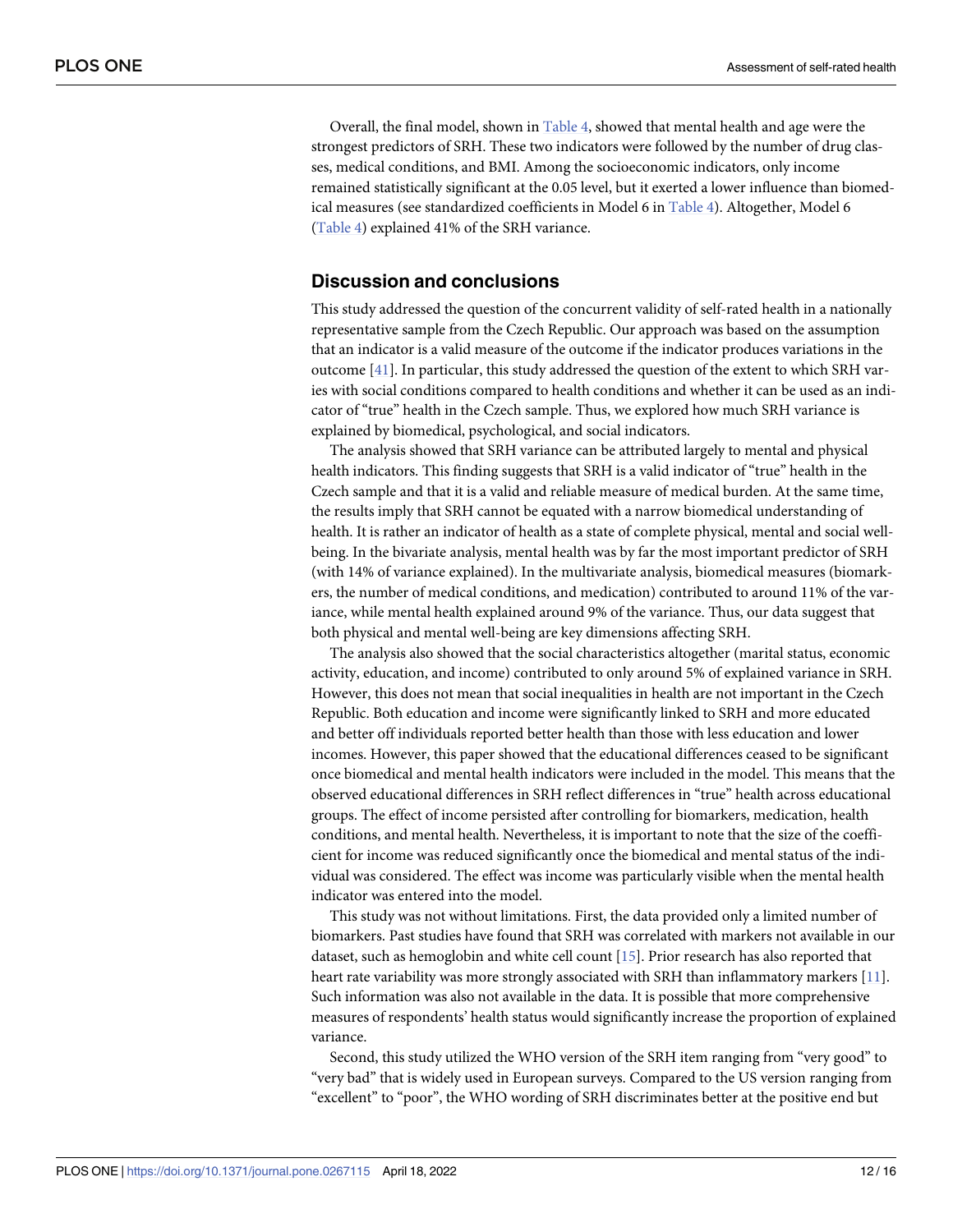<span id="page-12-0"></span>generally shows less variation and has a less symmetric distribution [\[59\]](#page-15-0). Thus, it is possible that our results are affected by the choice of this particular scale. For example, it is possible that the relative role of sociodemographic characteristics would be more pronounced if the more symmetric US version of SRH was used.

Third, it uses cross-sectional data. Thus, our analysis focuses on associations between SRH and other predictors without addressing the issue of causality. There is an ongoing discussion on stability and change in SRH. On the one hand, SRH might be influenced by the individual's transitory standing concerning health status. On the other hand, it might be affected by the enduring self-concept of SRH [[60](#page-15-0)].

Fourth, the data were collected using quota sampling. This method selects individuals with a specific demographic profile that matches the target population (i.e., sex, age, education). It is nonprobability (purposive) sampling in which the interviewers have discretion over who is included. Thus, we need to note that the sample might be biased and it is not possible to estimate the sampling error. For example, it is possible that more health-conscious individuals are over-represented in the sample.

Finally, our paper included only a selected number of indicators that were available in the Qualitas data. Thus, some well-known determinants of SRH (such as functional ability, disability) were not included in our model [[61](#page-15-0)]. It is likely that their inclusion would increase the proportion of explained variance but we cannot determine to what extent. Also, functional limitations are likely to reflect both the physical and mental dimensions of health but also socio-economic conditions of life. Thus, future research should aim to include also functional ability in the model.

#### **Supporting information**

**S1 [Appendix](http://www.plosone.org/article/fetchSingleRepresentation.action?uri=info:doi/10.1371/journal.pone.0267115.s001). This appendix contains Figs A1–A4 and Tables A1–A4.** (DOCX)

## **Author Contributions**

**Conceptualization:** Dana Hamplova´.

Investigation: Dana Hamplová, Jan Klusáček, Tomáš Mráček.

**Supervision:** Dana Hamplova´.

#### **References**

- **[1](#page-1-0).** Zajacova A, Dowd JB. Reliability of self-rated health in US adults. American Journal of Epidemiology. 2011; 174(8):977–83. <https://doi.org/10.1093/aje/kwr204> PMID: [21890836](http://www.ncbi.nlm.nih.gov/pubmed/21890836)
- **[2](#page-1-0).** Nishi A, Kawachi I, Shirai K, Hirai H, Jeong S, Kondo K. Sex/gender and socioeconomic differences in the predictive ability of self-rated health for mortality. PloS one. 2012; 7(1). [https://doi.org/10.1371/](https://doi.org/10.1371/journal.pone.0030179) [journal.pone.0030179](https://doi.org/10.1371/journal.pone.0030179) PMID: [22276157](http://www.ncbi.nlm.nih.gov/pubmed/22276157)
- **[3](#page-1-0).** Idler EL, Benyamini Y. Self-rated health and mortality: a review of twenty-seven community studies. Journal of health and social behavior. 1997:21–37. PMID: [9097506](http://www.ncbi.nlm.nih.gov/pubmed/9097506)
- **[4](#page-1-0).** Bopp M, Braun J, Gutzwiller F, Faeh D. Health risk or resource? Gradual and independent association between self-rated health and mortality persists over 30 years. PLoS ONE. 2012; 7(2):e30795–e. <https://doi.org/10.1371/journal.pone.0030795> PMID: [22347405](http://www.ncbi.nlm.nih.gov/pubmed/22347405)
- **[5](#page-1-0).** Idler EL, Kasl S. Health Perceptions and Survival: Do Global Evaluations of Health Status Really Predict Mortality? Journal of Gerontology. 1991; 46(2):S55–S65. <https://doi.org/10.1093/geronj/46.2.s55> PMID: [1997583](http://www.ncbi.nlm.nih.gov/pubmed/1997583)
- **[6](#page-1-0).** Jürges H. True Health vs Response Styles: Exploring Cross-country Differences in Self-reported Health. Health Economics. 2007; 16(2):163–78. <https://doi.org/10.1002/hec.1134> PMID: [16941555](http://www.ncbi.nlm.nih.gov/pubmed/16941555)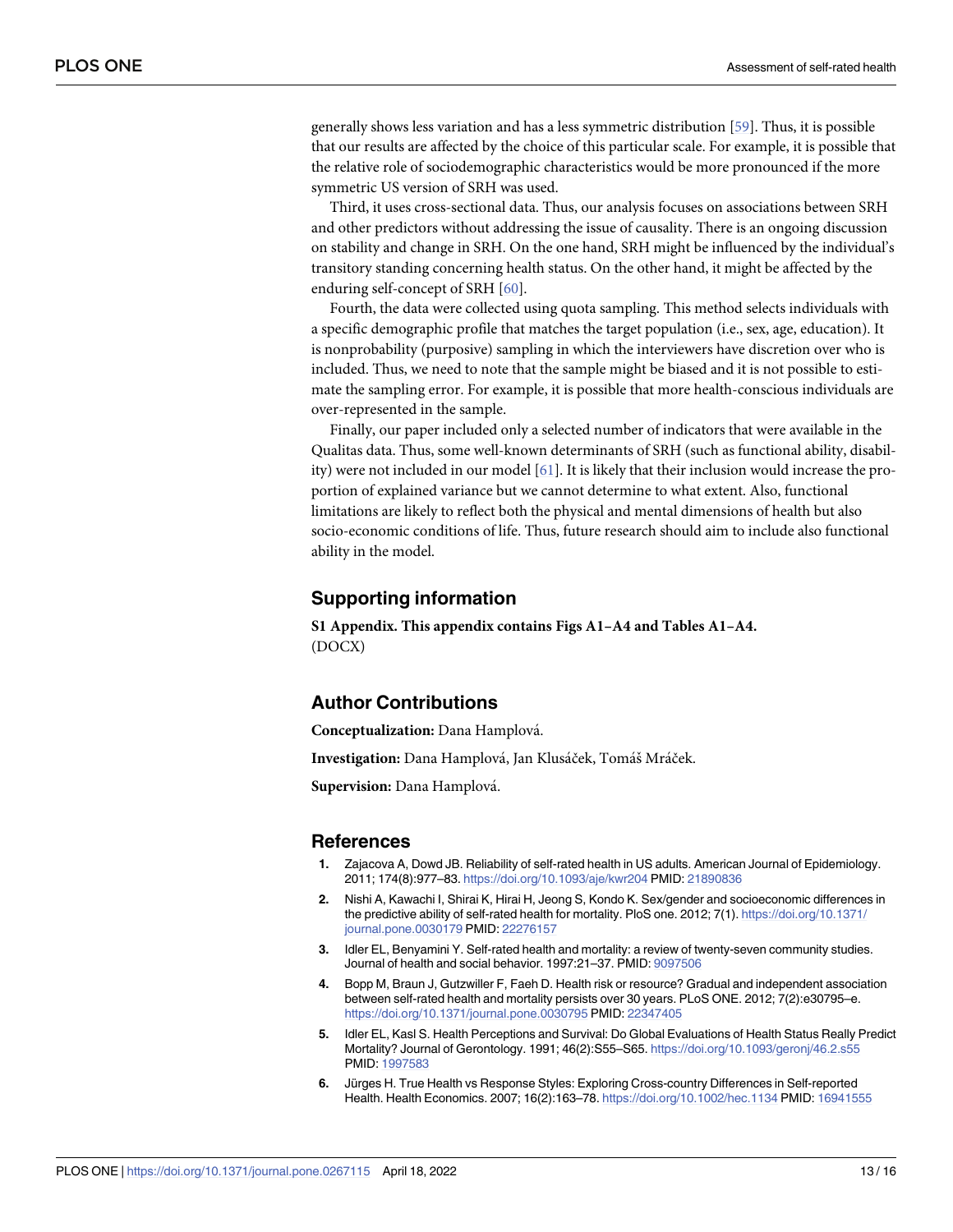- <span id="page-13-0"></span>**[7](#page-1-0).** King G, Murray CJ, Salomon JA, Tandon A. Enhancing the validity and cross-cultural comparability of measurement in survey research. American Political Science Review. 2004; 98(1):191–207.
- **8.** Sen A. Health: perception versus observation. British Medical Journal. 2002; 324(7342):860–1. [https://](https://doi.org/10.1136/bmj.324.7342.860) [doi.org/10.1136/bmj.324.7342.860](https://doi.org/10.1136/bmj.324.7342.860) PMID: [11950717](http://www.ncbi.nlm.nih.gov/pubmed/11950717)
- **[9](#page-1-0).** Manesh AO, Sheldon TA, Pickett KE, Carr-Hill R. Accuracy of child morbidity data in demographic and health surveys. International Journal of Epidemiology. 2007; 37(1):194–200. [https://doi.org/10.1093/ije/](https://doi.org/10.1093/ije/dym202) [dym202](https://doi.org/10.1093/ije/dym202) PMID: [17911149](http://www.ncbi.nlm.nih.gov/pubmed/17911149)
- **[10](#page-1-0).** van der Linde RM, Mavaddat N, Luben R, Brayne C, Simmons RK, Khaw KT, et al. Self-rated health and cardiovascular disease incidence: results from a longitudinal population-based cohort in Norfolk, UK. PLoS One. 2013; 8(6):e65290. <https://doi.org/10.1371/journal.pone.0065290> PMID: [23755212](http://www.ncbi.nlm.nih.gov/pubmed/23755212)
- **[11](#page-11-0).** Jarczok MN, Kleber ME, Koenig J, Loerbroks A, Herr RM, Hoffmann K, et al. Investigating the associations of self-rated health: heart rate variability is more strongly associated than inflammatory and other frequently used biomarkers in a cross sectional occupational sample. PloS one. 2015; 10(2):e0117196. <https://doi.org/10.1371/journal.pone.0117196> PMID: [25693164](http://www.ncbi.nlm.nih.gov/pubmed/25693164)
- **12.** Leshem-Rubinow E, Assi Milwidsky M, Itzhak Shapira M, Shlomo Berliner M, Rogowski O. Self-rated health is associated with elevated C-reactive protein even among apparently healthy individuals. Isr Med Assoc J. 2015; 17(4):213–8. PMID: [26040045](http://www.ncbi.nlm.nih.gov/pubmed/26040045)
- **13.** Christian LM, Glaser R, Porter K, Malarkey WB, Beversdorf D, Kiecolt-Glaser JK. Poorer self-rated health is associated with elevated inflammatory markers among older adults. Psychoneuroendocrinology. 2011; 36(10):1495–504. <https://doi.org/10.1016/j.psyneuen.2011.04.003> PMID: [21601365](http://www.ncbi.nlm.nih.gov/pubmed/21601365)
- **[14](#page-1-0).** Dowd JB, Zajacova A. Does self-rated health mean the same thing across socioeconomic groups? Evidence from biomarker data. Annals of Epidemiology. 2010; 20(10):743–9. [https://doi.org/10.1016/j.](https://doi.org/10.1016/j.annepidem.2010.06.007) [annepidem.2010.06.007](https://doi.org/10.1016/j.annepidem.2010.06.007) PMID: [20816313](http://www.ncbi.nlm.nih.gov/pubmed/20816313)
- **[15](#page-11-0).** Jylhä M, Volpato S, Guralnik JM. Self-rated health showed a graded association with frequently used biomarkers in a large population sample. Journal of Clinical Epidemiology. 2006; 59(5):465-71. [https://](https://doi.org/10.1016/j.jclinepi.2005.12.004) [doi.org/10.1016/j.jclinepi.2005.12.004](https://doi.org/10.1016/j.jclinepi.2005.12.004) PMID: [16632134](http://www.ncbi.nlm.nih.gov/pubmed/16632134)
- **[16](#page-1-0).** Haseli-Mashhadi N, Pan A, Ye X, Wang J, Qi Q, Liu Y, et al. Self-Rated Health in middle-aged and elderly Chinese: Distribution, determinants and associations with cardio-metabolic risk factors. BMC Public Health. 2009; 9(368). <https://doi.org/10.1186/1471-2458-9-368> PMID: [19788754](http://www.ncbi.nlm.nih.gov/pubmed/19788754)
- **17.** Schnittker J, Bacak V. The increasing predictive validity of self-rated health. PloS one. 2014; 9(1): e84933. <https://doi.org/10.1371/journal.pone.0084933> PMID: [24465452](http://www.ncbi.nlm.nih.gov/pubmed/24465452)
- **18.** Goldman N, Glei DA, Chang M-C. The role of clinical risk factors in understanding self-rated health. Annals of Epidemiology. 2004; 14(1):49–57. [https://doi.org/10.1016/s1047-2797\(03\)00077-2](https://doi.org/10.1016/s1047-2797%2803%2900077-2) PMID: [14664780](http://www.ncbi.nlm.nih.gov/pubmed/14664780)
- **[19](#page-1-0).** Andreasson AN, Szulkin R, Undén A-L, von Essen J, Nilsson L-G, Lekander M. Inflammation and positive affect are associated with subjective health in women of the general population. Journal of Health Psychology. 2013; 18(3):311–20. <https://doi.org/10.1177/1359105311435428> PMID: [22496462](http://www.ncbi.nlm.nih.gov/pubmed/22496462).
- **[20](#page-1-0).** Subramanian S, Subramanyam MA, Selvaraj S, Kawachi I. Are self-reports of health and morbidities in developing countries misleading? Evidence from India. Social Science & Medicine. 2009; 68(2):260–5. <https://doi.org/10.1016/j.socscimed.2008.10.017> PMID: [19019521](http://www.ncbi.nlm.nih.gov/pubmed/19019521)
- **[21](#page-1-0).** Andersen BL, Farrar WB, Golden-Kreutz DM, Glaser R, Emery CF, Crespin TR, et al. Psychological, behavioral, and immune changes after a psychological intervention: A clinical trial. Journal of Clinical Oncology. 2004; 22(17):3570–80. <https://doi.org/10.1200/JCO.2004.06.030> PMID: [15337807](http://www.ncbi.nlm.nih.gov/pubmed/15337807)
- **[22](#page-1-0).** Jylhä M. What is Self-Rated Health and Why Does it Predict Mortality? Towards a Unified Conceptual Model. Social Science & Medicine. 2009; 69(3):307–16. [https://doi.org/10.1016/j.socscimed.2009.05.](https://doi.org/10.1016/j.socscimed.2009.05.013) [013](https://doi.org/10.1016/j.socscimed.2009.05.013) PMID: [19520474](http://www.ncbi.nlm.nih.gov/pubmed/19520474)
- **23.** Layes A, Asada Y, Kephart G. Whiners and deniers–What does self-rated health measure? Social Science & Medicine. 2012; 75(1):1–9. <https://doi.org/10.1016/j.socscimed.2011.10.030> PMID: [22265085](http://www.ncbi.nlm.nih.gov/pubmed/22265085)
- **24.** Minkkinen J, Auvinen E, Mauno S. Meaningful work protects teachers' self-rated health under stressors. Journal of Positive School Psychology. 2020; 4(2):140–52.
- **[25](#page-1-0).** Bailis DS, Segall A, Chipperfield JG. Two views of self-rated general health status. Social Science & Medicine. 2003; 56(2):203–17. [https://doi.org/10.1016/s0277-9536\(02\)00020-5](https://doi.org/10.1016/s0277-9536%2802%2900020-5) PMID: [12473308](http://www.ncbi.nlm.nih.gov/pubmed/12473308)
- **[26](#page-1-0).** Jones AM, Rice N, d'Uva TB, Balia S. Applied Health Economics. New York: Routledge; 2013.
- **[27](#page-1-0).** Au N, Johnston DW. Self-assessed health: what does it mean and what does it hide? Social Science & Medicine. 2014; 121:21–8. <https://doi.org/10.1016/j.socscimed.2014.10.007> PMID: [25306406](http://www.ncbi.nlm.nih.gov/pubmed/25306406)
- **28.** Moor I, Spallek J, Richter M. Explaining socioeconomic inequalities in self-rated health: a systematic review of the relative contribution of material, psychosocial and behavioural factors. Journal of Epidemiology and Community Health. 2017; 71(6):565–75. <https://doi.org/10.1136/jech-2016-207589> PMID: [27682963](http://www.ncbi.nlm.nih.gov/pubmed/27682963)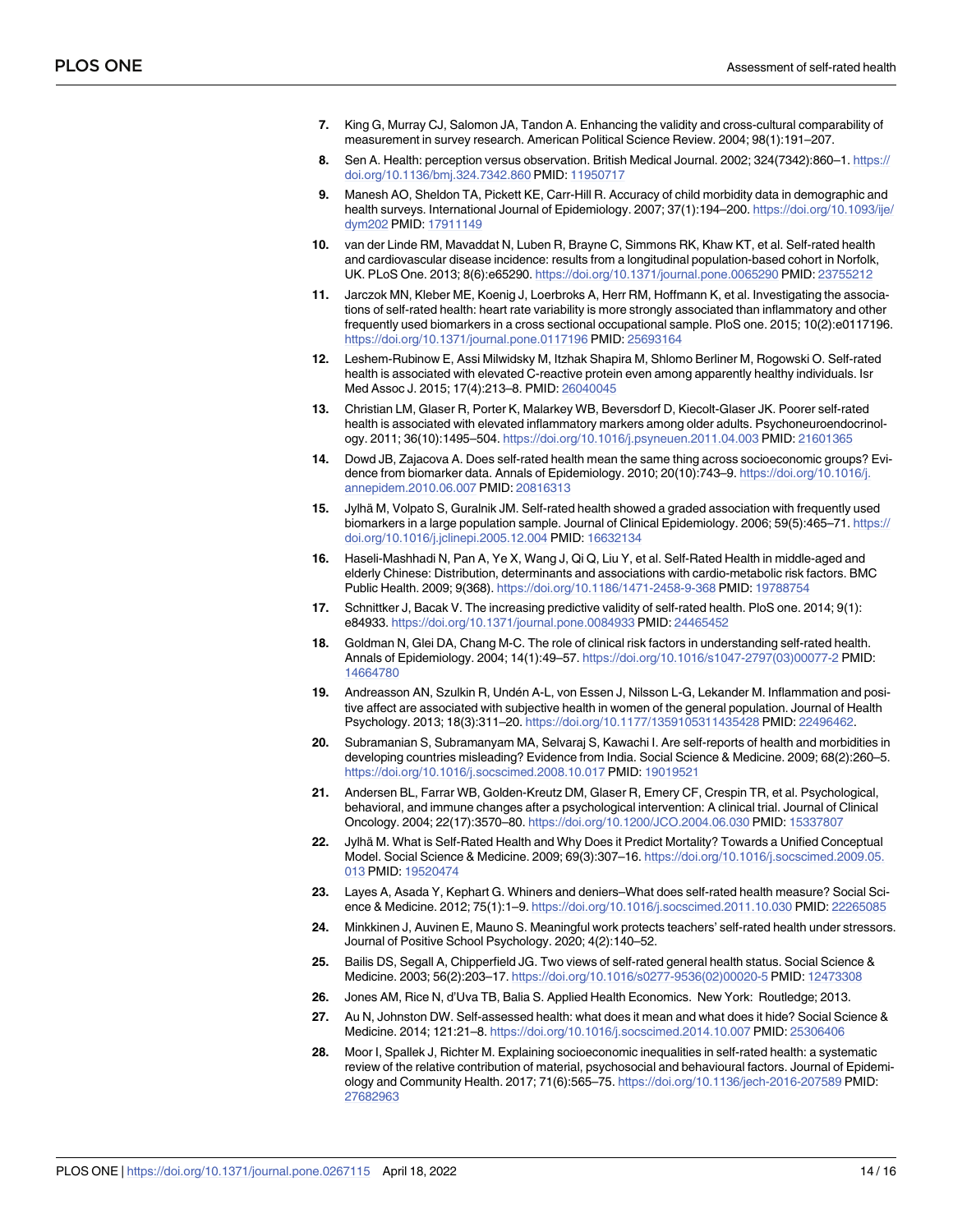- <span id="page-14-0"></span>29. Lahelma E, Pietiläinen O, Pentala-Nikulainen O, Helakorpi S, Rahkonen O. Monitoring inequalities in self-rated health over 36 years among Finnish women and men. European Journal of Public Health. 2019; 29(Supplement\_4). <https://doi.org/10.1093/eurpub/ckz187.084>
- **30.** Jivraj S. Are self-reported health inequalities widening by income? An analysis of British pseudo birth cohorts born, 1920–1970. Journal of Epidemiology and Community Health. 2020; 74(3):255–9. [https://](https://doi.org/10.1136/jech-2019-213186) [doi.org/10.1136/jech-2019-213186](https://doi.org/10.1136/jech-2019-213186) PMID: [31959722](http://www.ncbi.nlm.nih.gov/pubmed/31959722)
- **[31](#page-1-0).** Maldi KD, San Sebastian M, Gustafsson PE, Jonsson F. Widespread and widely widening? Examining absolute socioeconomic health inequalities in northern Sweden across twelve health indicators. International Journal for Equity in Health. 2019; 18(197). <https://doi.org/10.1186/s12939-019-1100-5> PMID: [31852487](http://www.ncbi.nlm.nih.gov/pubmed/31852487)
- **[32](#page-1-0).** Huisman M, Van Lenthe F, Mackenbach J. The predictive ability of self-assessed health for mortality in different educational groups. International Journal of Epidemiology. 2007; 36(6):1207–13. [https://doi.](https://doi.org/10.1093/ije/dym095) [org/10.1093/ije/dym095](https://doi.org/10.1093/ije/dym095) PMID: [17510069](http://www.ncbi.nlm.nih.gov/pubmed/17510069)
- **[33](#page-1-0).** von dem Knesebeck O, Dragano N, Siegrist J. Social capital and self-rated health in 21 European countries. Psychosoc Med. 2005; 2:Doc02–Doc. PMID: [19742061](http://www.ncbi.nlm.nih.gov/pubmed/19742061).
- **34.** Alvarez-Galvez J, Rodero-Cosano ML, Motrico E, Salinas-Perez JA, Garcia-Alonso C, Salvador-Carulla L. The impact of socio-economic status on self-rated health: Study of 29 countries using European social surveys (2002–2008). International journal of environmental research and public health. 2013; 10 (3):747–61. <https://doi.org/10.3390/ijerph10030747> PMID: [23439514](http://www.ncbi.nlm.nih.gov/pubmed/23439514)
- **35.** Pinillos-Franco S, Kawachi I. The relationship between social capital and self-rated health: A gendered analysis of 17 European countries. Social science & medicine. 2018; 219:30–5. [https://doi.org/10.1016/](https://doi.org/10.1016/j.socscimed.2018.10.010) [j.socscimed.2018.10.010](https://doi.org/10.1016/j.socscimed.2018.10.010) PMID: [30359904](http://www.ncbi.nlm.nih.gov/pubmed/30359904)
- **36.** Aguilar-Palacio I, Gil-Lacruz AI, Sánchez-Recio R, Rabanaque MJ. Self-rated health in Europe and its determinants: Does generation matter? International journal of public health. 2018; 63(2):223–32. <https://doi.org/10.1007/s00038-018-1079-5> PMID: [29383383](http://www.ncbi.nlm.nih.gov/pubmed/29383383)
- **[37](#page-1-0).** Heggebø K, Elstad JI. Is it easier to be unemployed when the experience is more widely shared? Effects of unemployment on self-rated health in 25 European countries with diverging macroeconomic conditions. European Sociological Review. 2018; 34(1):22–39.
- **[38](#page-1-0).** Pikhart H, Drbohlav D, Dzurová D. The self-reported health of legal and illegal/irregular immigrants in the Czech Republic. International journal of public health. 2010; 55(5):401–11. [https://doi.org/10.1007/](https://doi.org/10.1007/s00038-010-0156-1) [s00038-010-0156-1](https://doi.org/10.1007/s00038-010-0156-1) PMID: [20552249](http://www.ncbi.nlm.nih.gov/pubmed/20552249)
- **[39](#page-1-0).** Hodacova L, Hlaváčková E, Sigmundová D, Kalman M, Kopcakova J. Trends in life satisfaction and self-rated health in Czech school-aged children: HBSC study. Central European Journal of Public Health, volume 25, issue: Supplement 1. 2017. <https://doi.org/10.21101/cejph.a4820> PMID: [28752749](http://www.ncbi.nlm.nih.gov/pubmed/28752749)
- **[40](#page-1-0).** Baćak V, Ólafsdóttir S. Gender and validity of self-rated health in nineteen European countries. Scandinavian Journal of Public Health. 2017; 45(6):647–53. <https://doi.org/10.1177/1403494817717405> PMID: [28673121](http://www.ncbi.nlm.nih.gov/pubmed/28673121)
- **[41](#page-11-0).** Borsboom D, Mellenbergh GJ, Van Heerden J. The concept of validity. Psychological review. 2004; 111 (4):1061. <https://doi.org/10.1037/0033-295X.111.4.1061> PMID: [15482073](http://www.ncbi.nlm.nih.gov/pubmed/15482073)
- **[42](#page-2-0).** Enders CK. Applied missing data analysis. New York: Guilford press; 2010.
- **[43](#page-3-0).** CZSO. Age Distribution of the Population—2016 Prague: CZSO; 2016 [cited 2021 24.9.2021].
- **[44](#page-4-0).** Radloff LS. The CES-D scale: A self-report depression scale for research in the general population. Applied Psychological Measurement. 1977; 1(3):385–401. [https://doi.org/10.1177/](https://doi.org/10.1177/014662167700100306) [014662167700100306](https://doi.org/10.1177/014662167700100306) PMID: [26918431](http://www.ncbi.nlm.nih.gov/pubmed/26918431)
- **[45](#page-4-0).** Hertenstein E, Feige B, Gmeiner T, Kienzler C, Spiegelhalder K, Johann A, et al. Insomnia as a predictor of mental disorders: a systematic review and meta-analysis. Sleep medicine reviews. 2019; 43:96– 105. <https://doi.org/10.1016/j.smrv.2018.10.006> PMID: [30537570](http://www.ncbi.nlm.nih.gov/pubmed/30537570)
- **46.** Johnson EO, Roth T, Breslau N. The association of insomnia with anxiety disorders and depression: exploration of the direction of risk. Journal of psychiatric research. 2006; 40(8):700–8. [https://doi.org/](https://doi.org/10.1016/j.jpsychires.2006.07.008) [10.1016/j.jpsychires.2006.07.008](https://doi.org/10.1016/j.jpsychires.2006.07.008) PMID: [16978649](http://www.ncbi.nlm.nih.gov/pubmed/16978649)
- **[47](#page-4-0).** Min AA, Sbarra DA, Keim SM. Sleep disturbances predict prospective declines in resident physicians' psychological well-being. Medical education online. 2015; 20(1):28530. [https://doi.org/10.3402/meo.](https://doi.org/10.3402/meo.v20.28530) [v20.28530](https://doi.org/10.3402/meo.v20.28530) PMID: [26202848](http://www.ncbi.nlm.nih.gov/pubmed/26202848)
- **[48](#page-5-0).** Ishii S, Karlamangla AS, Bote M, Irwin MR, Jacobs DR Jr, Cho HJ, et al. Gender, obesity and repeated elevation of C-reactive protein: data from the CARDIA cohort. PloS one. 2012; 7(4):e36062. [https://doi.](https://doi.org/10.1371/journal.pone.0036062) [org/10.1371/journal.pone.0036062](https://doi.org/10.1371/journal.pone.0036062) PMID: [22558327](http://www.ncbi.nlm.nih.gov/pubmed/22558327)
- **[49](#page-6-0).** Friedecký B, Zima T, Kratochvíla J, Springer D. Diabetes mellitus-laboratorní diagnostika a sledování stavu pacientů. Klin Biochem Metab. 2012; 20(2):97–106.